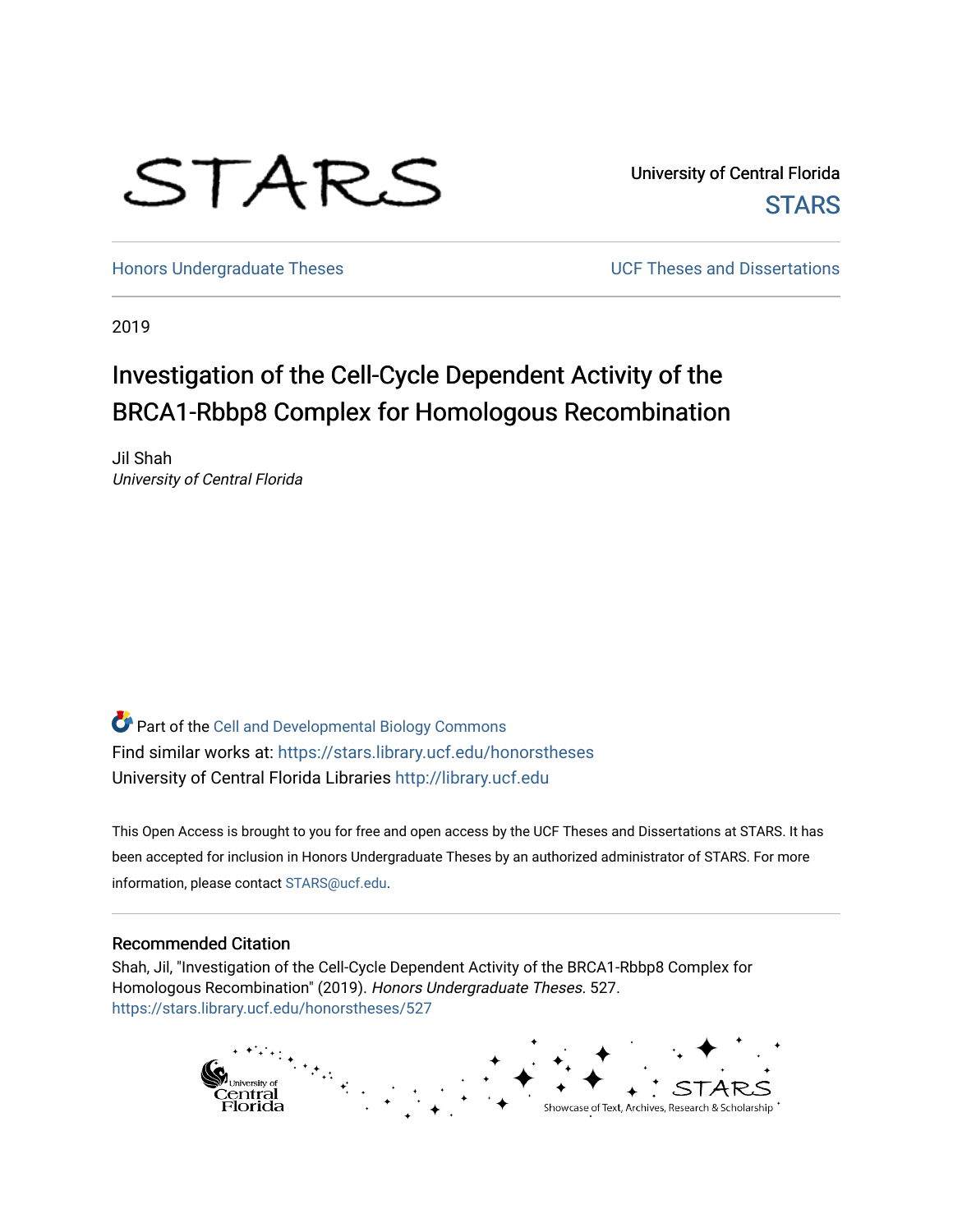# INVESTIGATION OF THE CELL-CYCLE DEPENDENT ACTIVITY OF THE BRCA1-RBBP8 COMPLEX FOR HOMOLOGOUS RECOMBINATION

by

# JIL K. SHAH

A thesis submitted in partial fulfillment of the requirements for the Honors in the Major Program in Biomedical Sciences in the College of Medicine and in the Burnett Honors College at the University of Central Florida Orlando, Florida

Spring Term 2019

Thesis Chair: Alicia Hawthorne, Ph.D.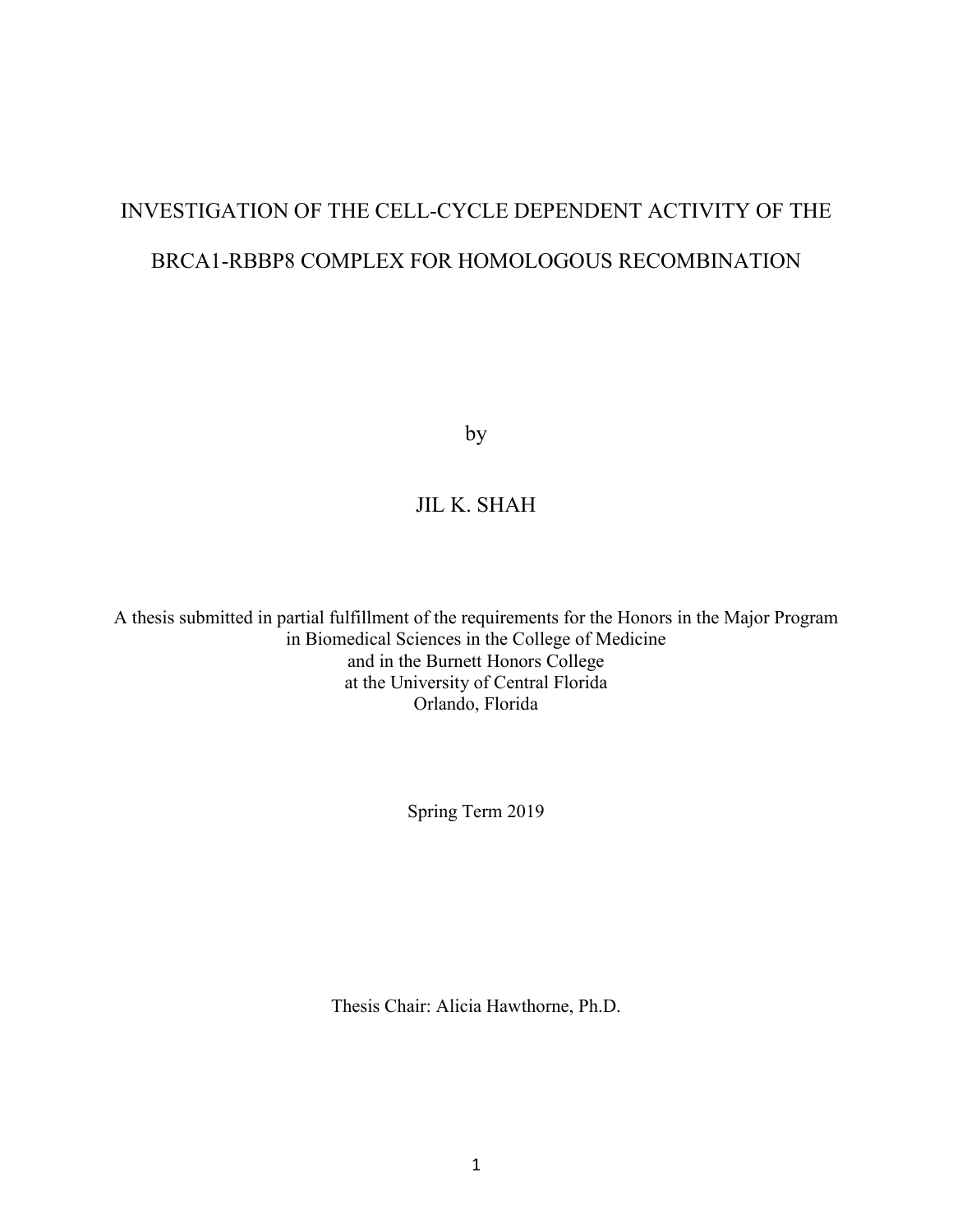#### **ABSTRACT**

When cells undergo mitosis, they must replicate all six billion base pairs of DNA within the nucleus. With the sheer volume of information, it is impossible to replicate with 100% accuracy each time. Homologous recombination (HR) is one of many mechanisms the body has developed to correct and repair replication errors to DNA. HR is specific to double-stranded breaks to DNA, and it requires a sister chromatid to preserve the genetic code. BRCA1 and Rbbp8 interact to form a complex that is heavily involved in this process. Although there is a strong consensus about the involvement of these proteins in a cell cycle-dependent manner, there are discrepancies in the current literature regarding when homologous recombination repair occurs. The goal of this thesis is to elucidate the true activity of BRCA1-Rbbp8 complex in the HR process. First, a meta-analysis was performed to review current research to understand the various experimental protocols that led to the conflicting conclusions about cell-cycle activity of HR. Then, we measured the mRNA levels of BRCA1 and Rbbp8 during different phases of the cell cycle. In order to accomplish this, the cell cycle of the L cells was synchronized using thymidine and RO-3306 for the S and  $G_2$  phases, respectively. The RNA was collected and converted to cDNA via reverse transcriptase. Next, RT-qPCR was performed to measure the expression of BRCA1 and Rbbp8. The levels of Rbbp8 are not significantly different between these phases, though there was a clear downward trend worth noting. Furthermore, a statistically significant increase in BRCA1 as the cells moved from S phase to  $G_2$  phase was observed. When normalized to the housekeeping gene, GAPDH, the levels of mRNA for BRCA1 during the S phase were significant lower than the control group. These results suggest that HR occurs during both S and  $G_2$ , but BRCA1 and Rbbp8 interact only during  $G_2$ .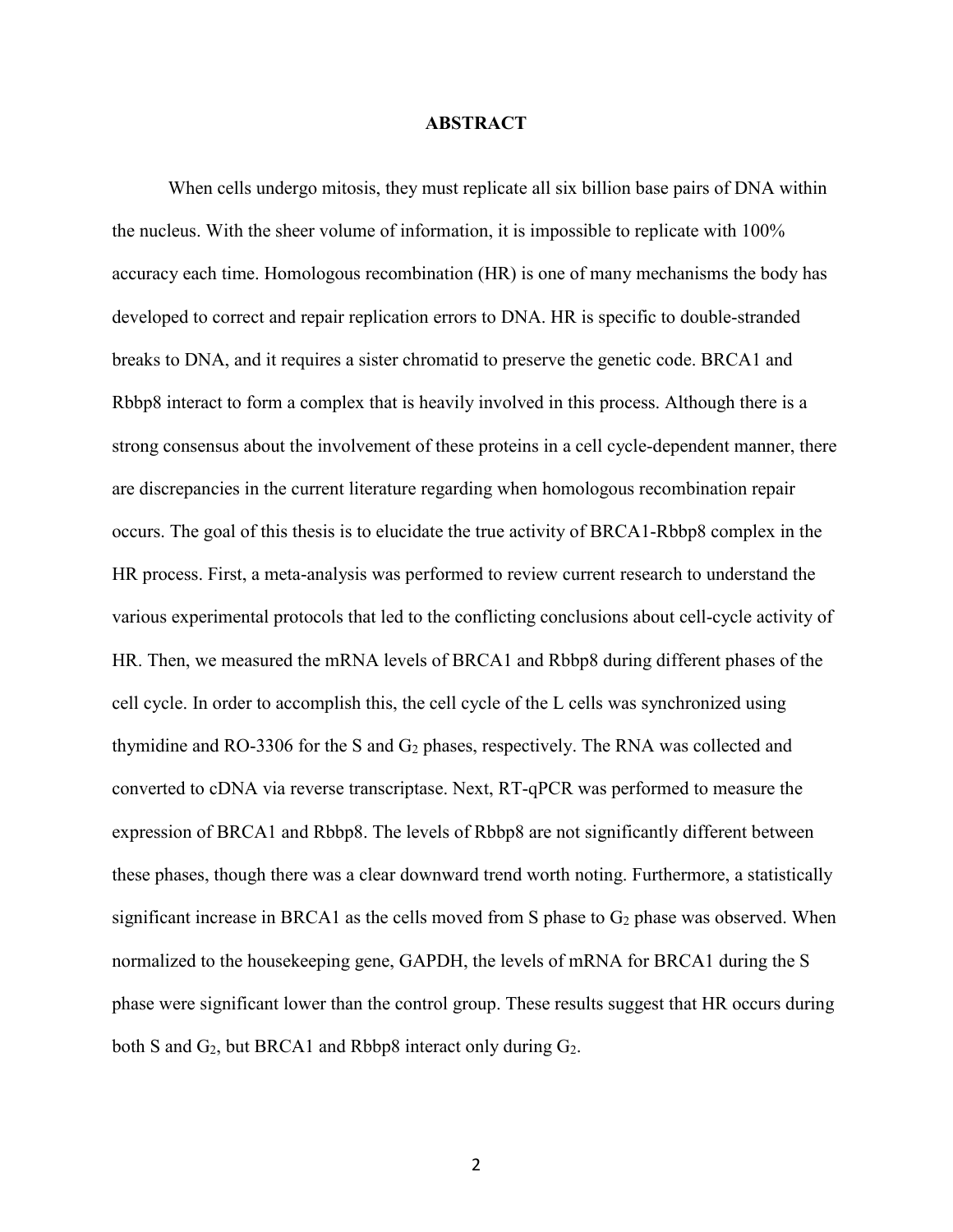# **ACKNOWLEDGEMENTS**

I would like to thank everyone who has supported me through this process, from the spark of an idea in my head to the final product. Dr. Hawthorne, you have been such an incredible mentor for me, guiding me when I was lost and encouraging me when my project seemed hopeless. I could not have asked for a better teacher and I do not know what I would've done without you. My committee members, Dr. Borgon and Dr. Bradshaw, thank you for believing in the work I was doing and agreeing to be part of this journey.

Thank you to Professor Verity, Katina Pham, Nick Conway, and the JTM PILOT group for your constant help in the lab.

Lastly, for my family and friends who had to deal with panicked phone calls and pretend to have an idea why I was so upset, I could not have done this without you. Mom, Dad, and Didi, thank you for supporting me in every way and always believing that I could do anything I put my mind to. Lauren, thank you for being with me through every step of this process and our entire undergraduate careers. Ashleigh and Madison, thank you for sitting with me in lab until late hours and always being my sounding board for ideas.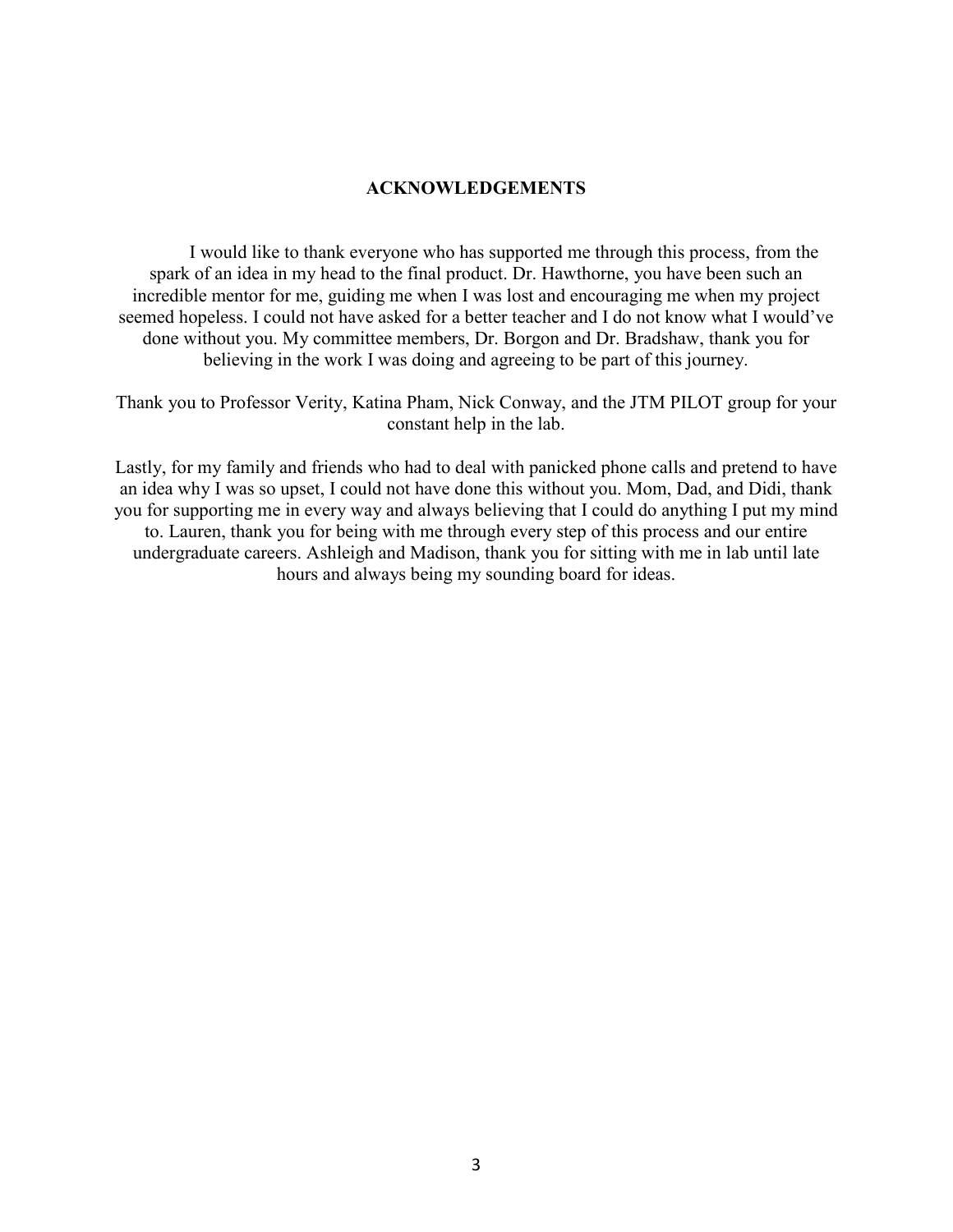# **TABLE OF CONTENTS**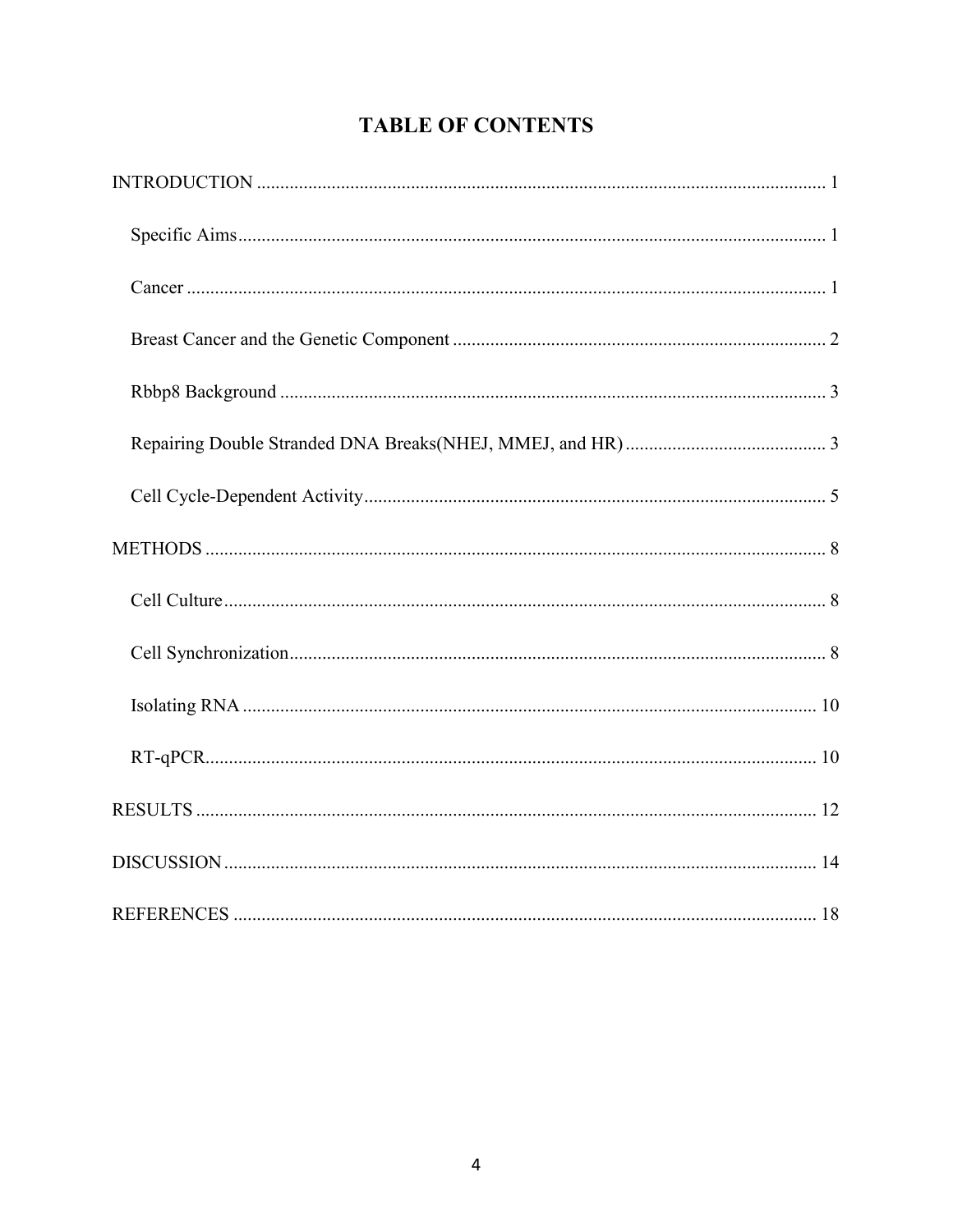# **LIST OF TABLES**

[Table 1: Meta-analysis of current literature to determine the activity of BRCA-Rbbp8 in HR.....](#page-12-0) 6 [Table 2: Primers used for quantitative real-time polymerase chain reaction \(qPCR\).](#page-17-0) ................. 11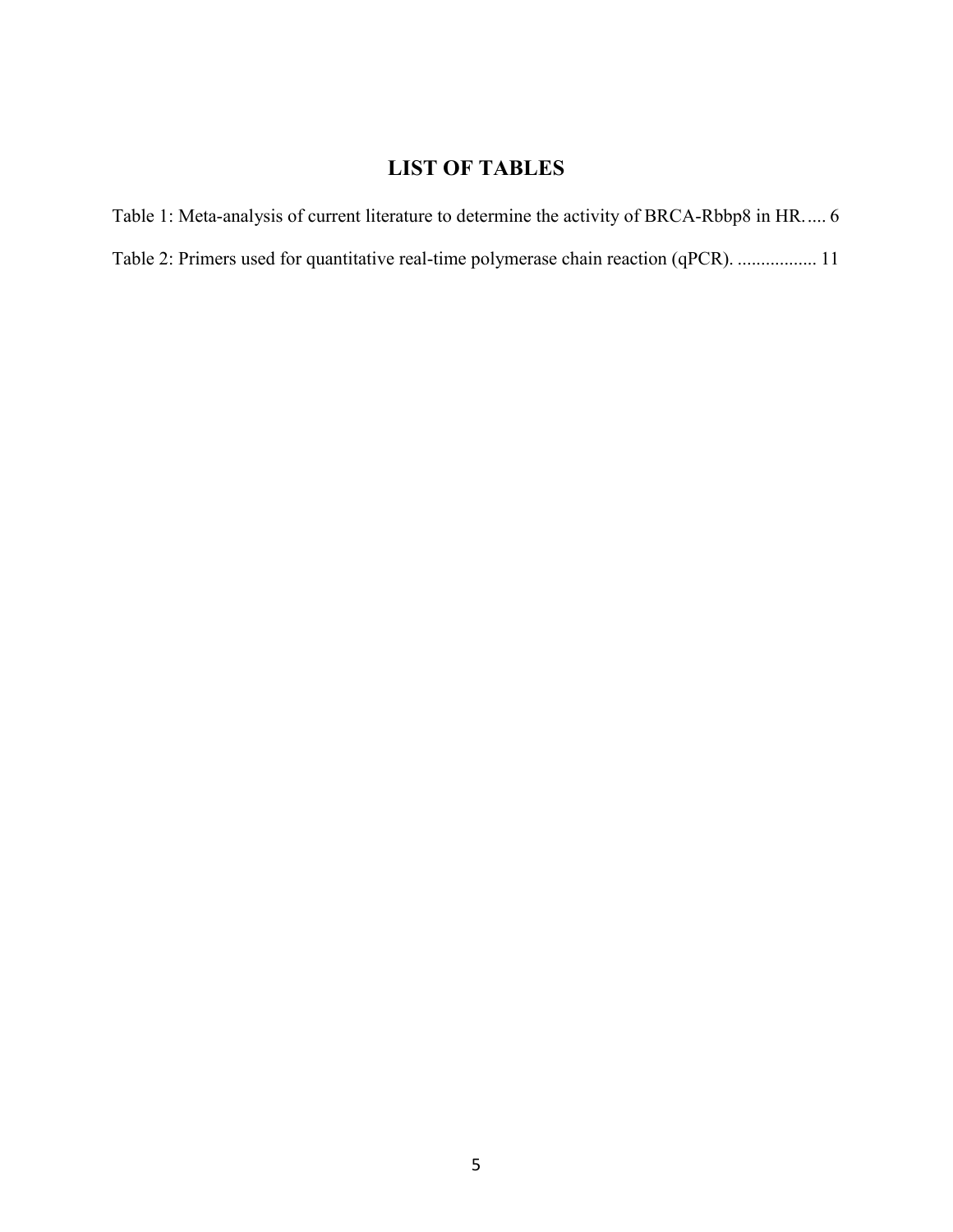# **LIST OF FIGURES**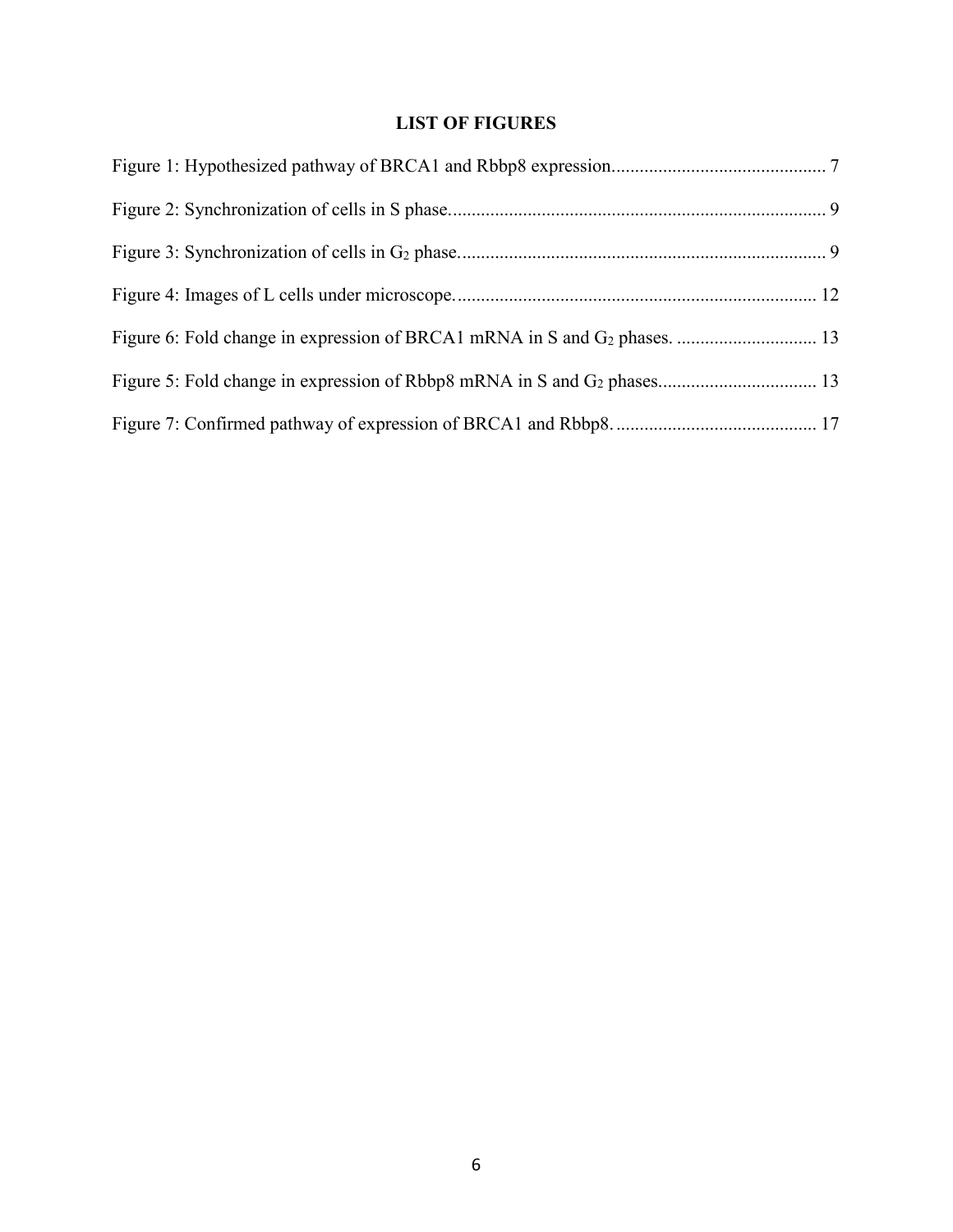# **INTRODUCTION**

#### <span id="page-7-1"></span><span id="page-7-0"></span>*Specific Aims*

Homologous recombination (HR) and nonhomologous end-joining (NHEJ) are recognized as the two methods of repairing double stranded DNA breaks (DSBs) within eukaryotic cells (Watson, 2008). NHEJ and HRR are essential to the preservation of the genetic code. The breast cancer early onset gene 1 (BRCA1) gene and retinoblastoma binding protein 8 (RBBP8) are heavily involved in the cell-cycle dependent activity of HR (Soria-Bretones et al., 2013). Previous research indicates that the activity of these proteins in HR is dependent upon the cell cycle; however, there are discrepancies about the stage of the cell cycle during which it is active. The aim of this project is to identify the time in the cell cycle in which BRCA1 and Rbbp8 are actively repairing double-stranded DNA breaks through homologous recombination.

#### <span id="page-7-2"></span>*Cancer*

Approximately 38% of all people will be diagnosed with cancer at some point during their life, making it one of the top 10 causes of death in the world. It is a collection of different but related diseases, all characterized by unchecked growth of cells. Cancer can be caused by errors that occur during replication of the genome that are left uncorrected and cause the cells to divide uncontrollably. Mutations can occur in three different types of genes that can lead to cancer: proto-oncogenes, tumor suppressors, and DNA repair genes. When functioning normally, these genes are all involved in normal regulation of the cell cycle and cell division. Mutations in proto-oncogenes can result in oncogenes, and mutations can inactivate tumor suppressor genes.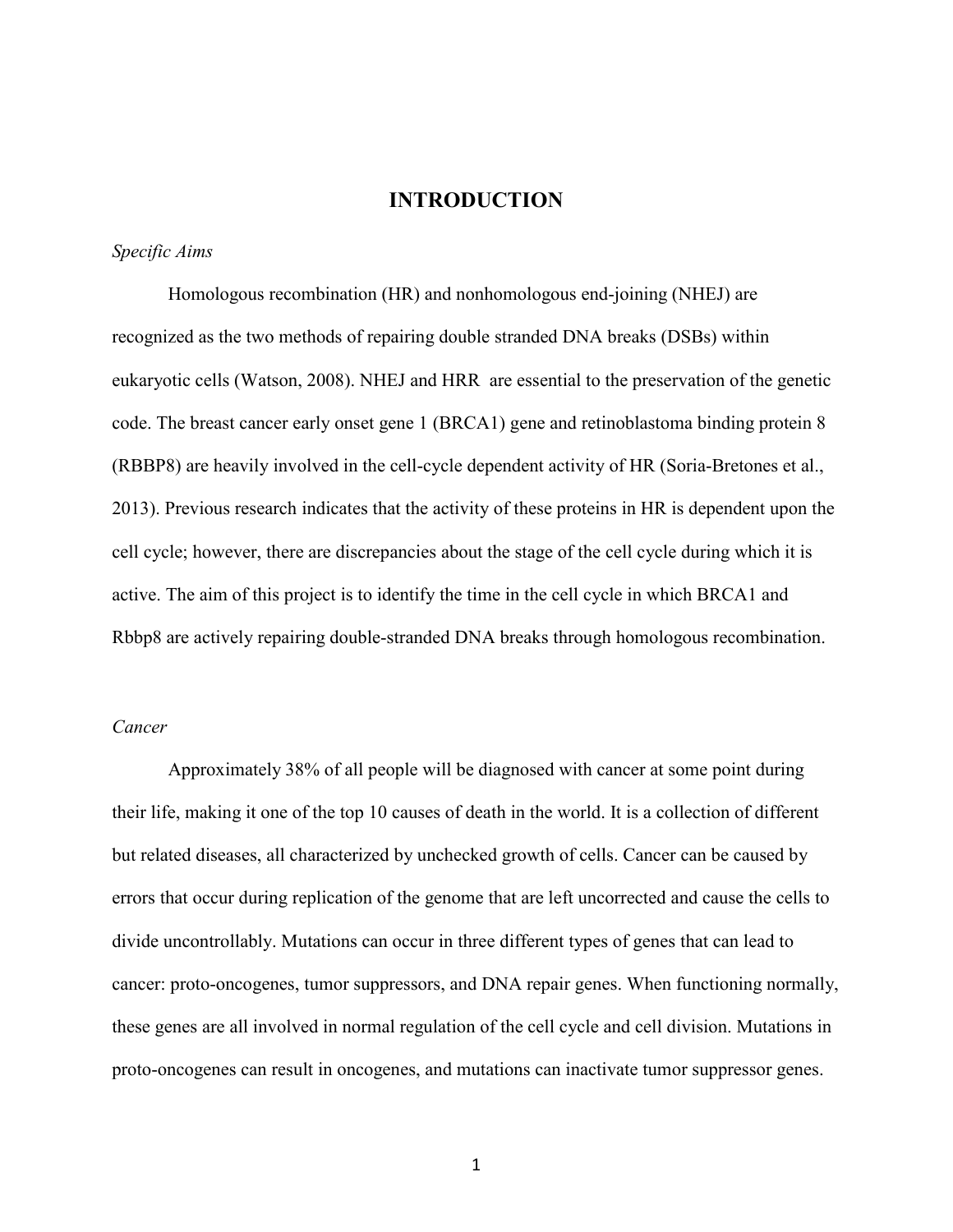These mutated genes are then unable to properly regulate cell growth and division, and as a result, cells continue to divide without repairing DNA or properly passing cell checkpoints. As the cells continue to proliferate unchecked, they can encroach on normal functions of the specialized cells and spread to other parts of the body.

There are many environmental and genetic components that interact to form the circumstances leading to cancer. It is possible to inherit copies of genes that already contain mutations and increase the likelihood of developing certain types of cancer. There are a number of other risk factors for different types of cancers, including age, diet, hormone levels, infections, and obesity. Also, carcinogenic substances, such radiation, tobacco smoke, ultraviolet rays, and alcohol, can increase the rate of cellular mutation and can lead to cancer (National Cancer Institute). There are over 100 different types of cancer, categorized by the type of cell that is undergoing unchecked division, the specific organ these cells are localized within, and the amount of damage or stage the cancer has reached.

#### <span id="page-8-0"></span>*Breast Cancer and the Genetic Component*

The National Cancer Institute reports that breast cancer represents 15.2% of new cancer cases in 2018, giving it the highest rate of incidence of any type of cancer. One of the specific risk factors for this type of cancer is inheritance of a mutated BRCA1 or BRCA2 gene. In humans, the BRCA1 gene is located on the long arm of chromosome 17. The 24 exons that compose this gene code for a 1,863 amino acid protein. This tumor suppressor gene normally functions to repair damage to the DNA and is involved in transcriptional regulation and cellcycle control. When mutated, this gene is unable to perform these functions and mutations to the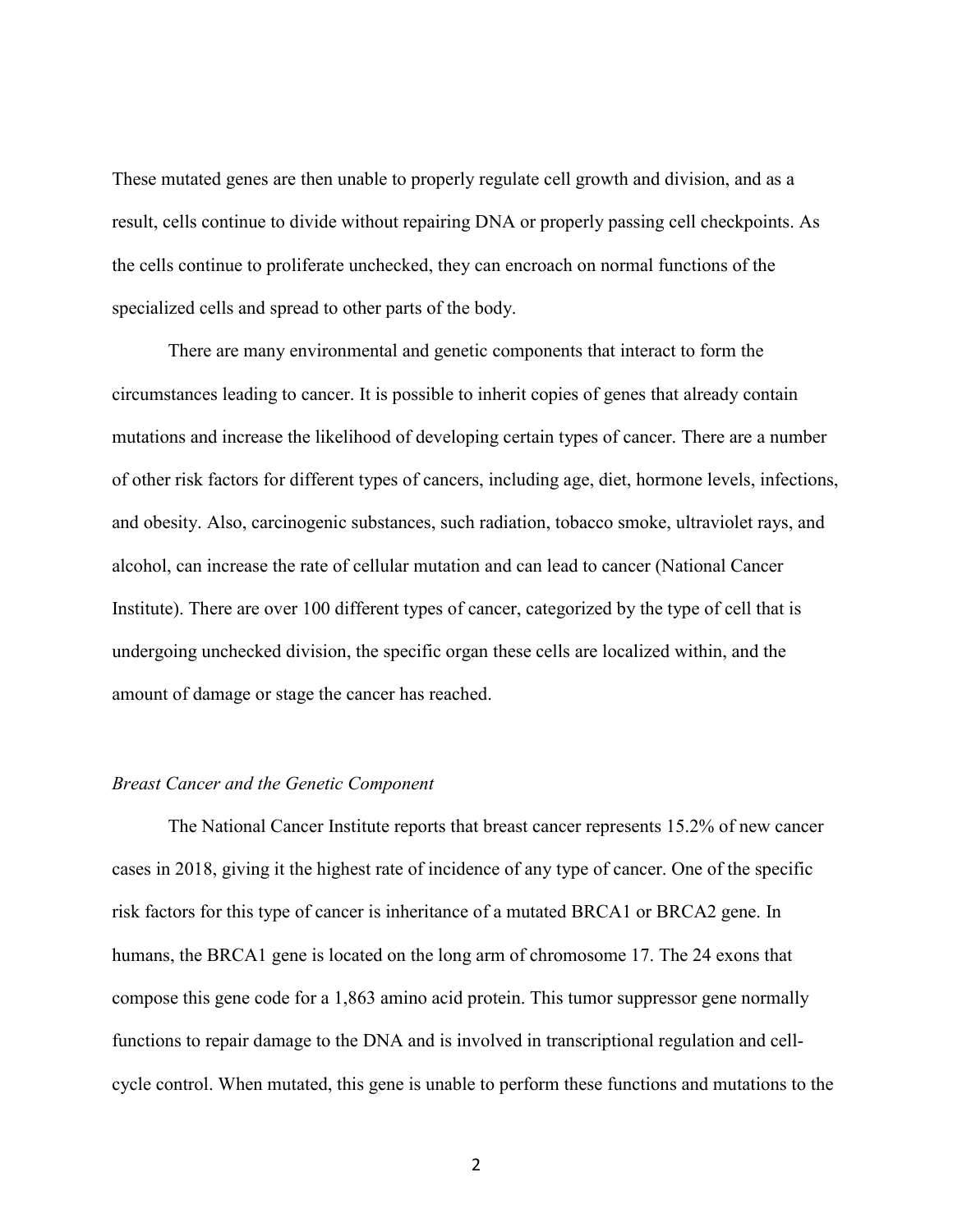DNA may continue to accumulate. There are a number of different mutations that have been identified that alter the functionality of this gene, including over 750 mutations that cause the truncation of the protein (Antoniou et al., 2003).

Inherited mutations of the BRCA1 gene are associated with an increased risk of developing breast and ovarian cancer, increasing a person's chance of being diagnosed with breast cancer from 12% to 72% and ovarian cancer from 1.3% to 44%. Inheritance of a mutated copy of BRCA1 is also linked with other types of cancer, including tumors of the fallopian tube and peritoneum (National Cancer Institute).

## <span id="page-9-0"></span>*Rbbp8 Background*

The retinoblastoma binding protein 8 (Rbbp8), or in humans C terminal binding protein (CtBP) interacting protein (CtIP), is an important binding factor for BRCA1 in DNA damage repair. The Rbbp8 gene is found on chromosome 8 and contains 24 exons. This protein is part of the family of retinoblastoma binding proteins that help regulate cell proliferation. Activation of Rbbp8 is accomplished by the cell through phosphorylation, a crucial cyclin dependent kinase (CDK) contingent step (Prakash et al., 2015). Rbbp8 is important in critical processes of the cell as an endonuclease and in complex with other proteins.

#### <span id="page-9-1"></span>*Repairing Double Stranded DNA Breaks (NHEJ, MMEJ, and HR)*

DNA Double stranded breaks (DSB) are lesions that can result from chemicals, radiation, or ultraviolet light. These breaks are extremely problematic and can have severe consequences if not repaired or if they are repaired incorrectly, such as chromosomal translocations, mutations,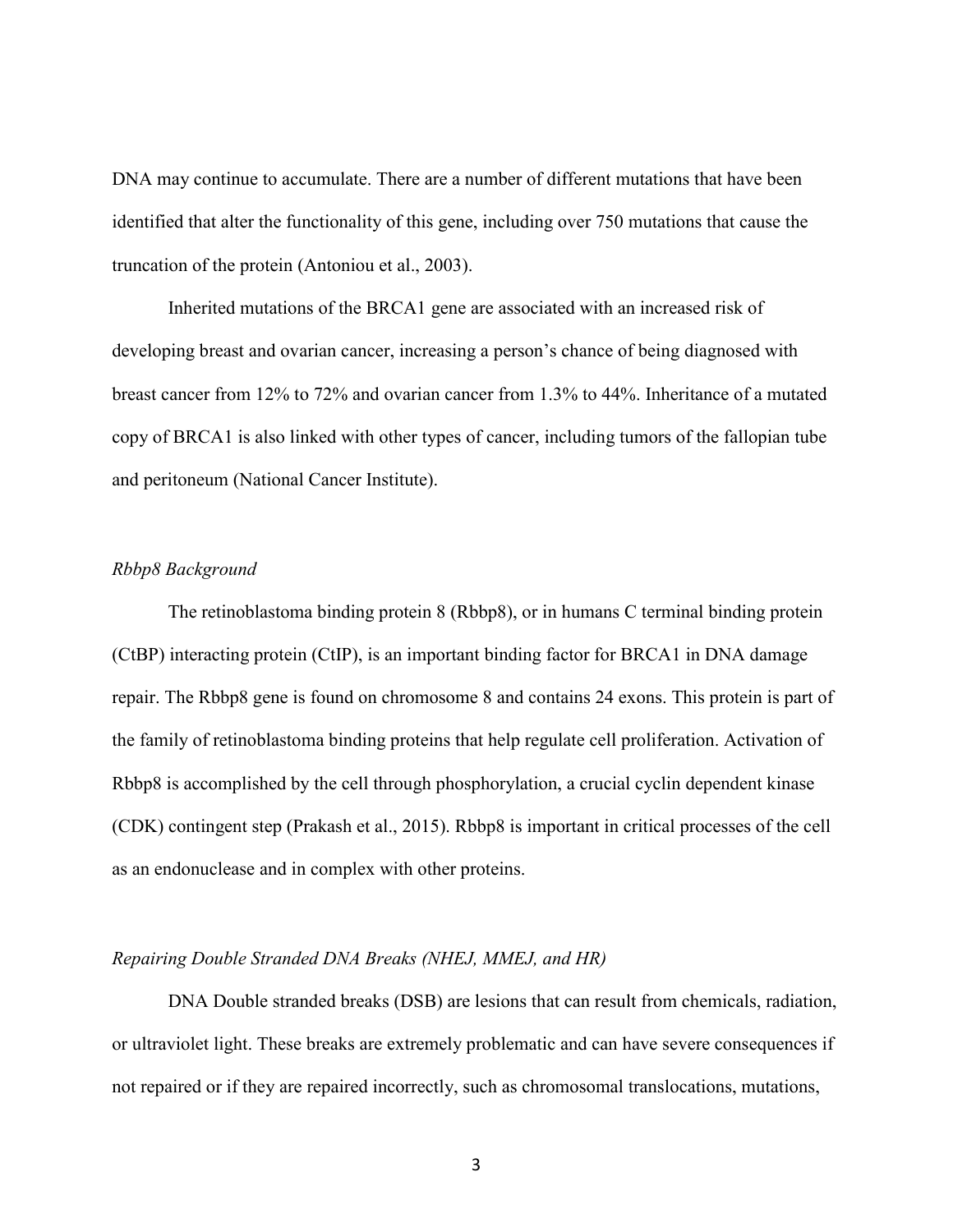and damage to the cell. When double stranded breaks occur during the process of genome replication, there are three different approaches the cell can pursue to repair the DNA. The first is non-homologous end joining (NHEJ). This type of repair is active throughout the cell cycle, but dominates in  $G_0$  and  $G_1$ . NHEJ is used to directly ligate the broken ends of DNA, which leads to the loss of base pairs (Biehs et al., 2017). The change in DNA sequence observed with NHEJ can alter the downstream products, mRNA and proteins, formed from this sequence. For this reason, NHEJ is not the preferred method of repairing double-stranded DNA breaks. The second pathway is microhomology mediated end joining (MMEJ), which is also known as alternative nonhomologous end joining. MMEJ is even more deleterious than NHEJ because it utilizes microhomologous sequences to locally resect and align regions of complementary DNA (Yun & Hiom, 2009).

The main pathway of DNA repair that this paper will focus on is homologous recombination (HR). HR is a method of repairing DSBs by using the sister chromatid to correct the error in order to conserve the DNA sequence. Due to the requirement for a sister chromatid, HR can only occur after the DNA has already been replicated. This is the preferred method of correcting mistakes by the cells because it is able to conserve our genetic code more effectively than NHEJ or MMEJ. Beginning in S and  $G_2$ , CDK-dependent phosphorylation of serine 327 of Rbbp8 occurs, which activates this protein (Yun et al., 2009). Rbbp8 directly interacts with BRCA1 C-terminal domains (BRCT) to promote and perform end resection required of the DNA in order to effectively repair the DSB. Rbbp8 and BRCA1 also interact with the MRE11- RAD50-NSB1 (MRN) complex, which effectively creates single stranded DNA through its endonuclease activity. DNA end resection and formation of ssDNA are important steps at the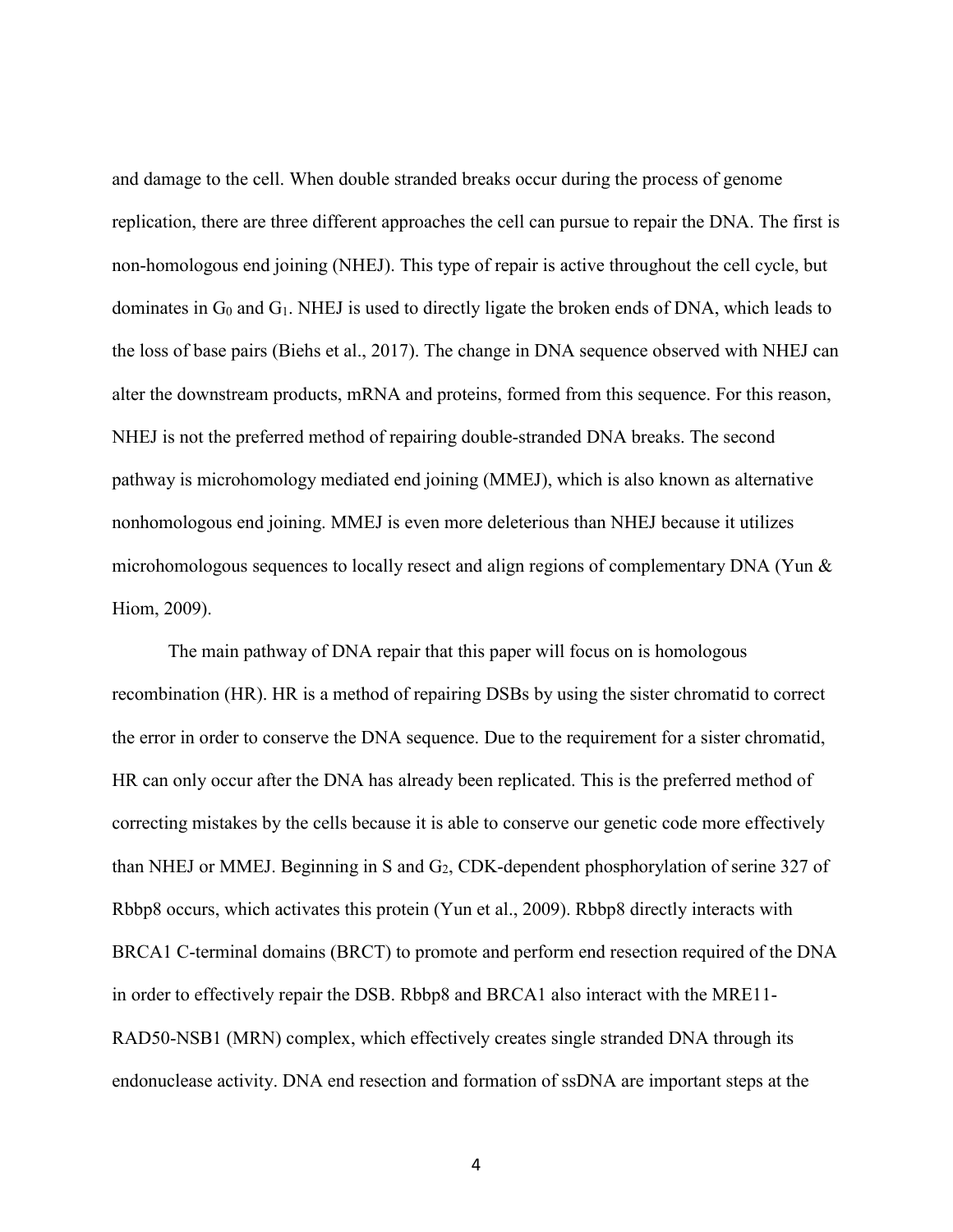beginning of HR that allow the RAD51 protein to direct the homologous strand exchange of the sister chromatid in order to conserve the DNA sequence (Prakash et al., 2015).

#### <span id="page-11-0"></span>*Cell Cycle-Dependent Activity*

Homologous recombination is the most accurate and preferred method of repairing DSBs due to its use of a sister chromatid as a template for repair. This also limits the activity of HR to phases of the cell cycle after genome replication has occurred and a sister chromatid is available, eliminating G1. However, there have been discrepancies in the literature about whether the BRCA1-Rbbp8 complex is active during both the S and  $G_2$  phase or only the  $G_2$  phase.

Many scientists have found that the complex is active from S phase onward (Chen et al., 2008; Escribano-Díaz et al., 2013; Yun et al., 2009; Table 1). The techniques used in these experiments ranged greatly; however, they all concluded that homologous recombination occurs during both S and  $G_2$ . Two experiments did yield results that led the scientists to believe that the  $BRCA1-Rbbp8$  complex was only active in repairing DSBs during the  $G_2$  phase of the cell cycle (Sartori et al., 2007; Yu et al., 2004; Table 1). The experiment conducted by Sartori *et al* concluded that HR was active during both S and  $G_2$  by measuring the hypersensitivity of the DNA to camptothecin and etoposide, topoisomerase inhibitors, in CtIP depleted cells. However, when conducting immunoprecipitation of CtIP during the S phase, they were not able to efficiently retrieve BRCA1 as its binding partner due to the activity of the complex being solely in  $G_2$ .

Yu *et al* focused on the activity of BRCA1 and CtIP during the G<sub>2</sub>/M checkpoint vs the G1/S checkpoint. These scientists found that phosphorylation of CtIP only occurred during  $G_2$ ,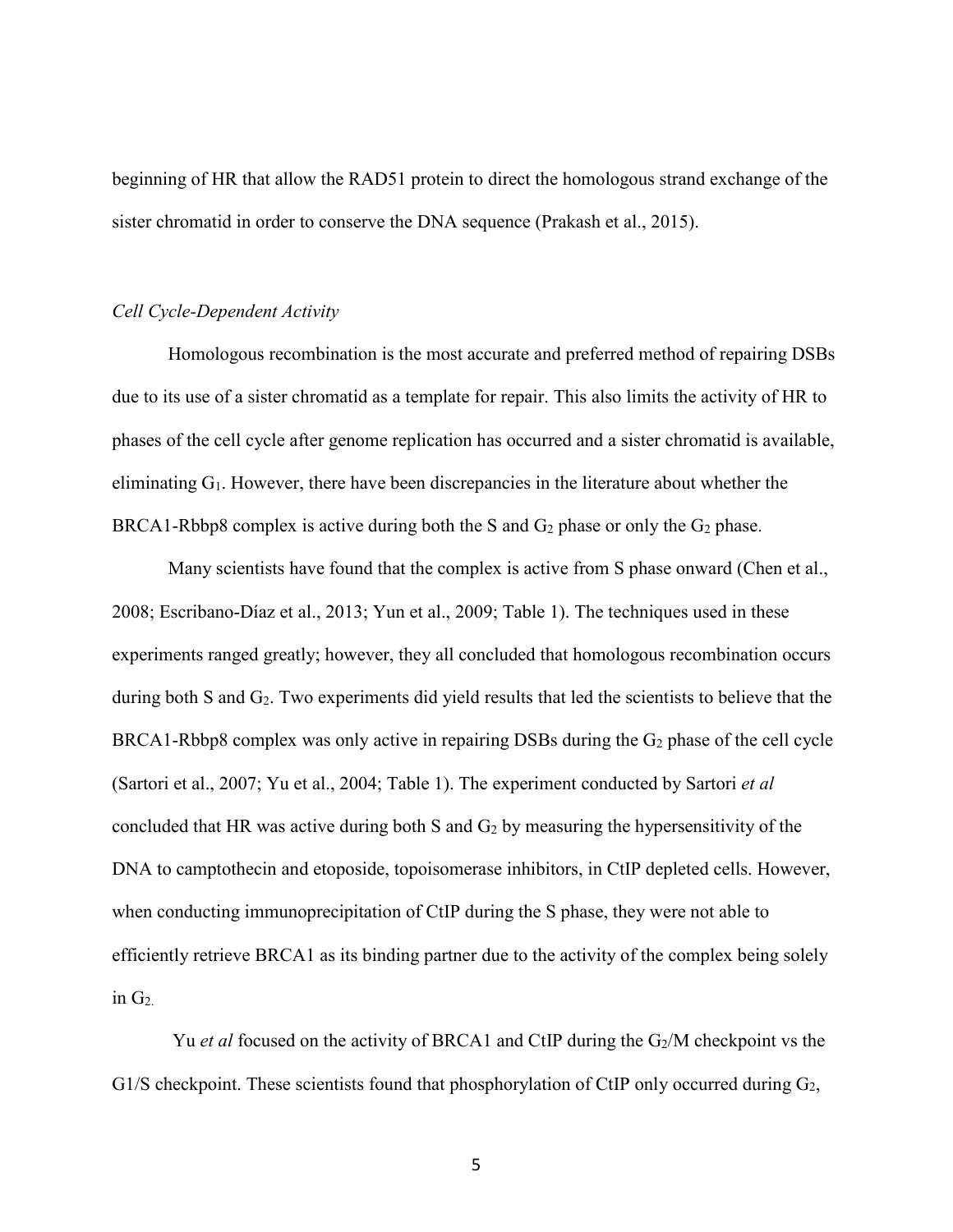rather than both S and G<sub>2</sub>. Since interaction of CtIP with BRCA1 depends on its phosphorylation, these scientists concluded that these proteins did not interact during the S phase of the cell cycle. While they found sufficient evidence to indicate the importance of the complex at the  $G_2/M$  cell cycle checkpoint, they did not distinguish the presence of the BRCA1-Rbbp8 complex in S phase. A summary of the methods and conclusions found from all five of these studies can be found in the meta-analysis (Table 1).

| <b>Publication</b>                 |                | Escribano-<br>Díaz et al.<br>(2013)                          | <b>Chen et al. (2008)</b>                             | <b>Yun and</b><br><b>Hiom (2009)</b>                                            | Sartori et al.<br>(2007)                  | <b>Yu and Chen</b><br>(2004)          |
|------------------------------------|----------------|--------------------------------------------------------------|-------------------------------------------------------|---------------------------------------------------------------------------------|-------------------------------------------|---------------------------------------|
| Gene                               |                | <b>BRCA1</b>                                                 | BRCA1/Rbbp8                                           | Rbbp8                                                                           | Rbbp8                                     | Rbbp8                                 |
| <b>Cell Line</b>                   |                | Avian B<br>(DT40)                                            | Human (T98G)                                          | Avian B<br>(DT40)                                                               | Human<br>(U2OS)                           | Human<br>(HeLa)                       |
| Synchronizat<br>ion                |                | Centrifugal<br>Elutriation                                   | <b>BrdU</b>                                           | Centrifugal<br>Elutriation                                                      | Serum<br>Starvation                       | Thymidine<br>Treatment                |
| <b>Methods</b>                     |                | Fucci<br>Fluorescence<br>Activated<br>Cell Sorting<br>(FACS) | siRNA<br>transfection and<br>immuno-<br>precipitation | CtIP $-/-/$<br>mutants,<br>immuno-<br>precipitation,<br>and western<br>blotting | siRNA<br>mediated<br>depletion of<br>CtIP | shRNA and<br>immuno-<br>precipitation |
| <b>Phase</b><br>when               | S              | X                                                            | X                                                     | X                                                                               | X                                         |                                       |
| HR is<br>active                    | G <sub>2</sub> | X                                                            | X                                                     | X                                                                               | X                                         |                                       |
| <b>Phase</b><br>when               | S              | X                                                            | X                                                     | X                                                                               |                                           |                                       |
| <b>BRCA1-</b><br>Rbbp8<br>interact | G <sub>2</sub> | X                                                            | X                                                     | X                                                                               | X                                         | X                                     |

<span id="page-12-0"></span>Table 1: Meta-analysis of current literature to determine the activity of BRCA-Rbbp8 in HR.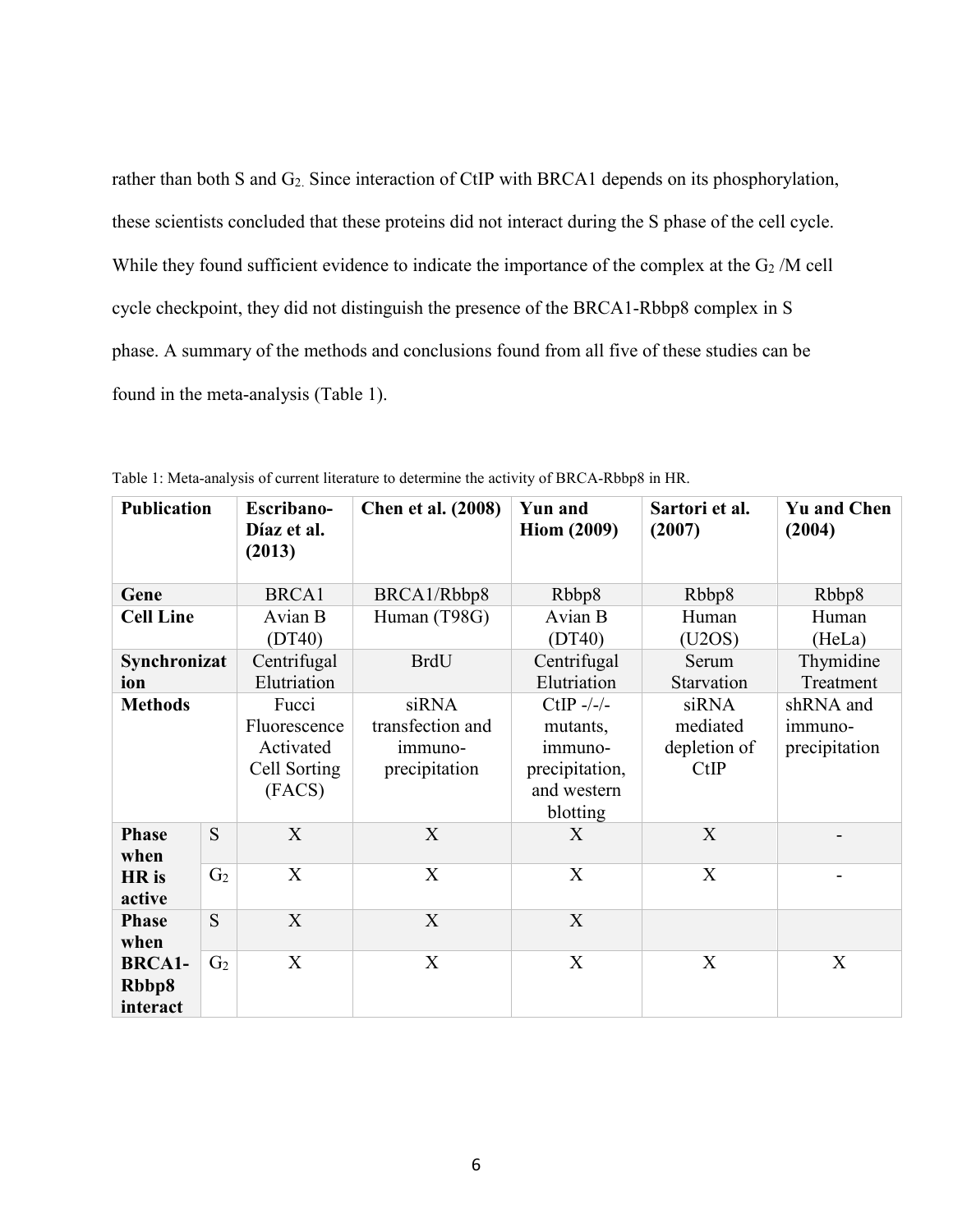The goal of this thesis is to increase our understanding of the way that our cells undergo homologous recombination to maintain the integrity of our DNA. In order to comprehend the true cell-cycle dependent activity of the Rbbp8-BRCA1 complex in homologous recombination, the levels of mRNA expression of these genes were measured during different phases of the cell cycle (Figure 1). Hopefully, this will allow us to better understand the expression of these genes when they are functional and how to correct mistakes when these mechanisms are not functional. Eventually, this knowledge may help us target therapies and treatments for the cancers that develop due to mutations in these genes.



Figure 1: Hypothesized pathway of BRCA1 and Rbbp8 expression. Labelling in red indicates factor under investigation.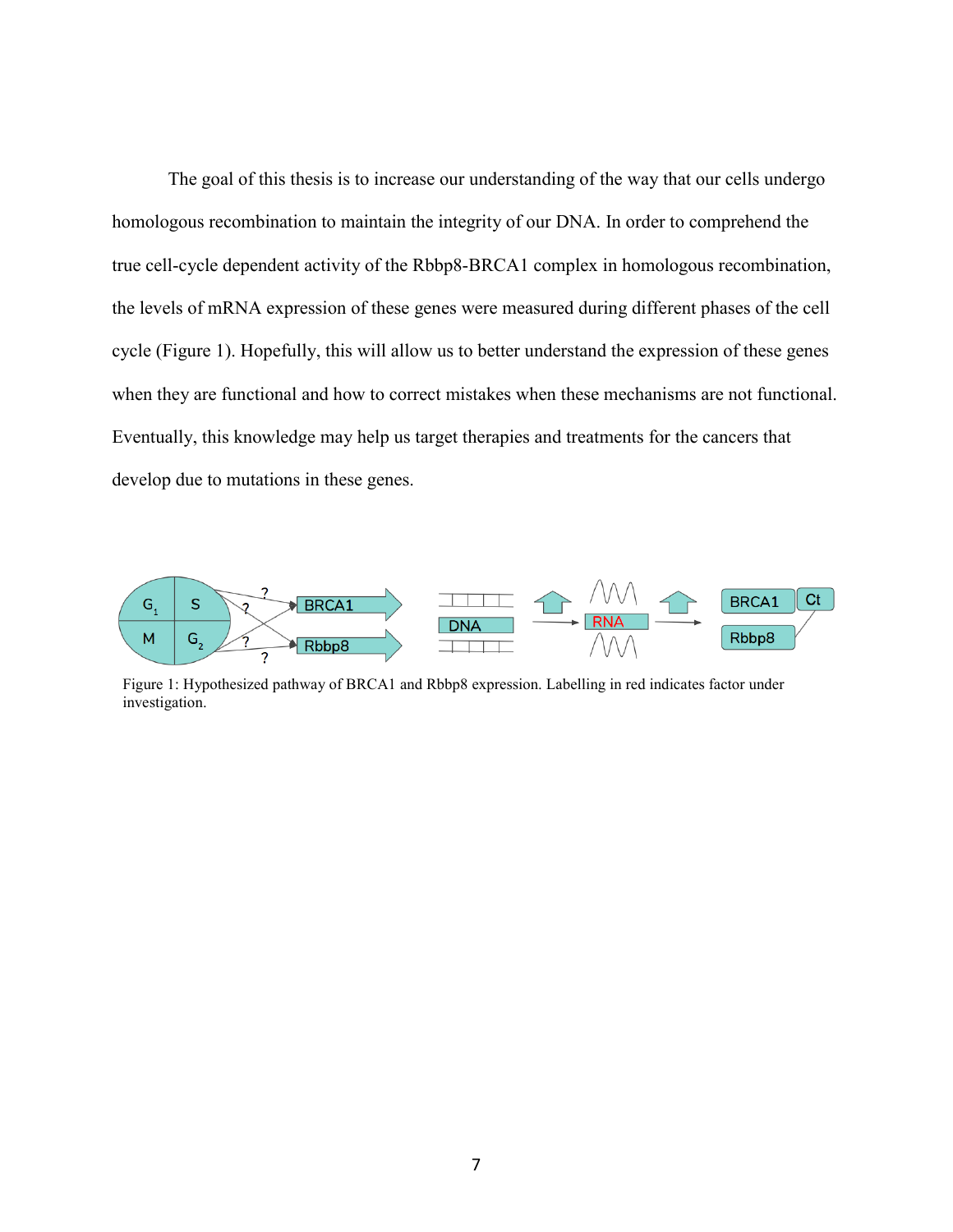# **METHODS**

## <span id="page-14-1"></span><span id="page-14-0"></span>*Cell Culture*

*Mus musculus* L cells were used in this experiment*,* a strain of mouse areolar and adipose connective tissue. In this experiment, these cells were grown in media containing Dulbecco's Modified Eagle Medium, 10% fetal bovine serum, and penicillin and streptomycin. Cell splitting occurred when confluency reached approximately 80% using trypsin.

#### <span id="page-14-2"></span>*Cell Synchronization*

The cells were synchronized to S or  $G_2$  phase in order to determine the RNA concentrations during those points in the cell cycle. In order to synchronize the cells in S phase, the cells were grown to approximately 60% confluency before being treated with 100mM thymidine, which inhibits DNA synthesis by halting the pathway of nucleotide metabolism (Ma et al., 2011). This causes the cells to pause in the S phase, rather than move forward through the checkpoint into  $G_2$ .

After an incubation period of 14 hours, the cells were washed with HBSS before an addition of growth medium and 24 μM deoxycytidine. After an incubation period of 9 hours, the cells underwent a second thymidine treatment (100mM). The purpose of the second thymidine treatment was to retrap the cells in the S phase, which allows for stronger synchronicity. Next, they were incubated for a period of 14 hours and then washed twice with PBS. The growth media with 24 μM deoxycytidine was added to the plate and the cells were harvested after three hours (Figure 2).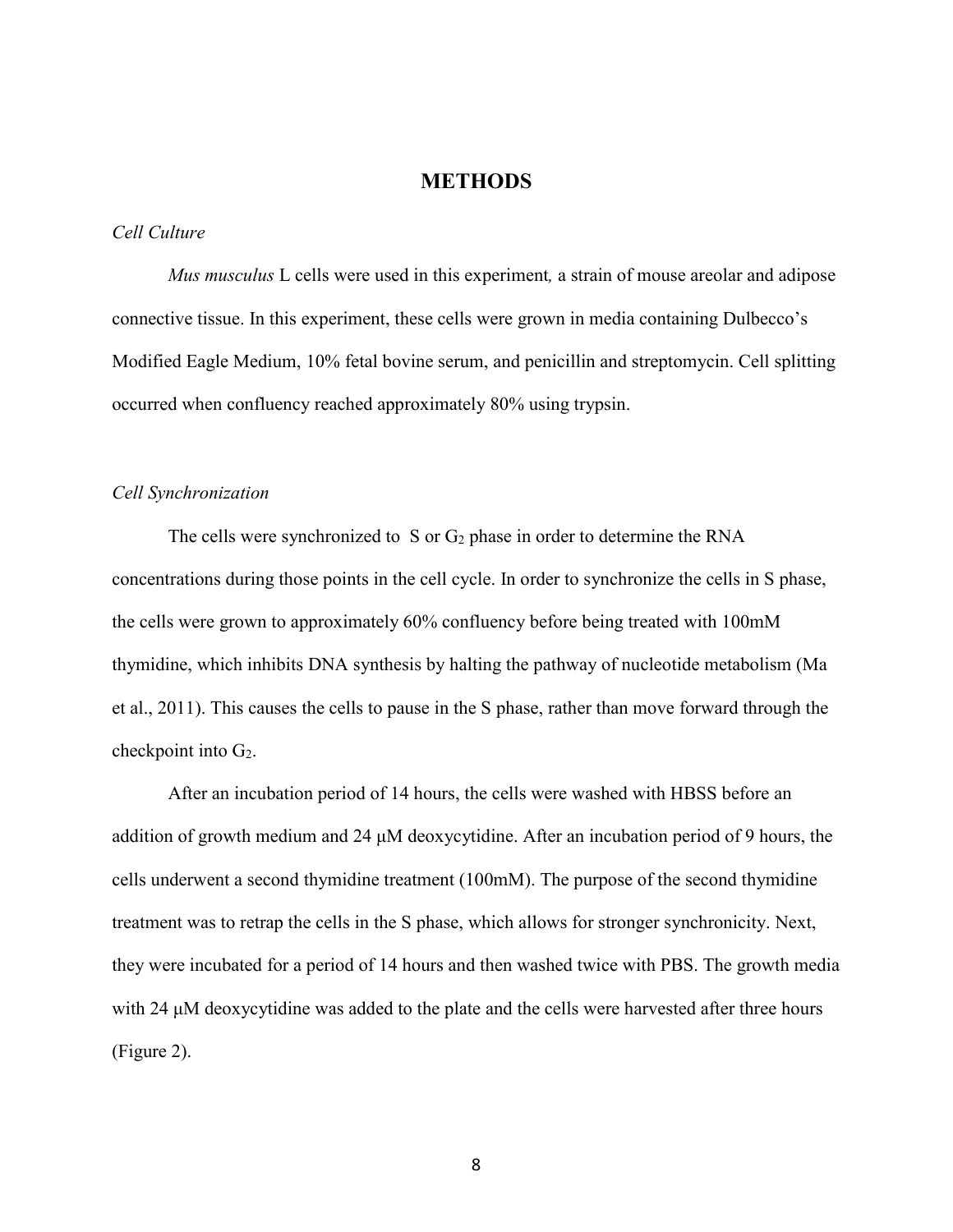

Figure 2: Synchronization of cells in S phase.

For synchronization in  $G_2$  phase, the cells underwent the double thymidine block procedure from the protocol for synchronization during S phase. After this, the cells were incubated for approximately two hours before the addition of RO3306 (10  $\mu$ M). This reagent is a specific inhibitor of CDK1 activity which prevents the cells from moving past the next checkpoint into mitosis. Then, the cells were incubated for an additional ten hours before aspiration of the media and washing of the cells twice with PBS before being harvested (Figure 3). The control used was unsynchronized cells of the same passage grown through the synchronization time period.



Figure 3: Synchronization of cells in  $G_2$  phase.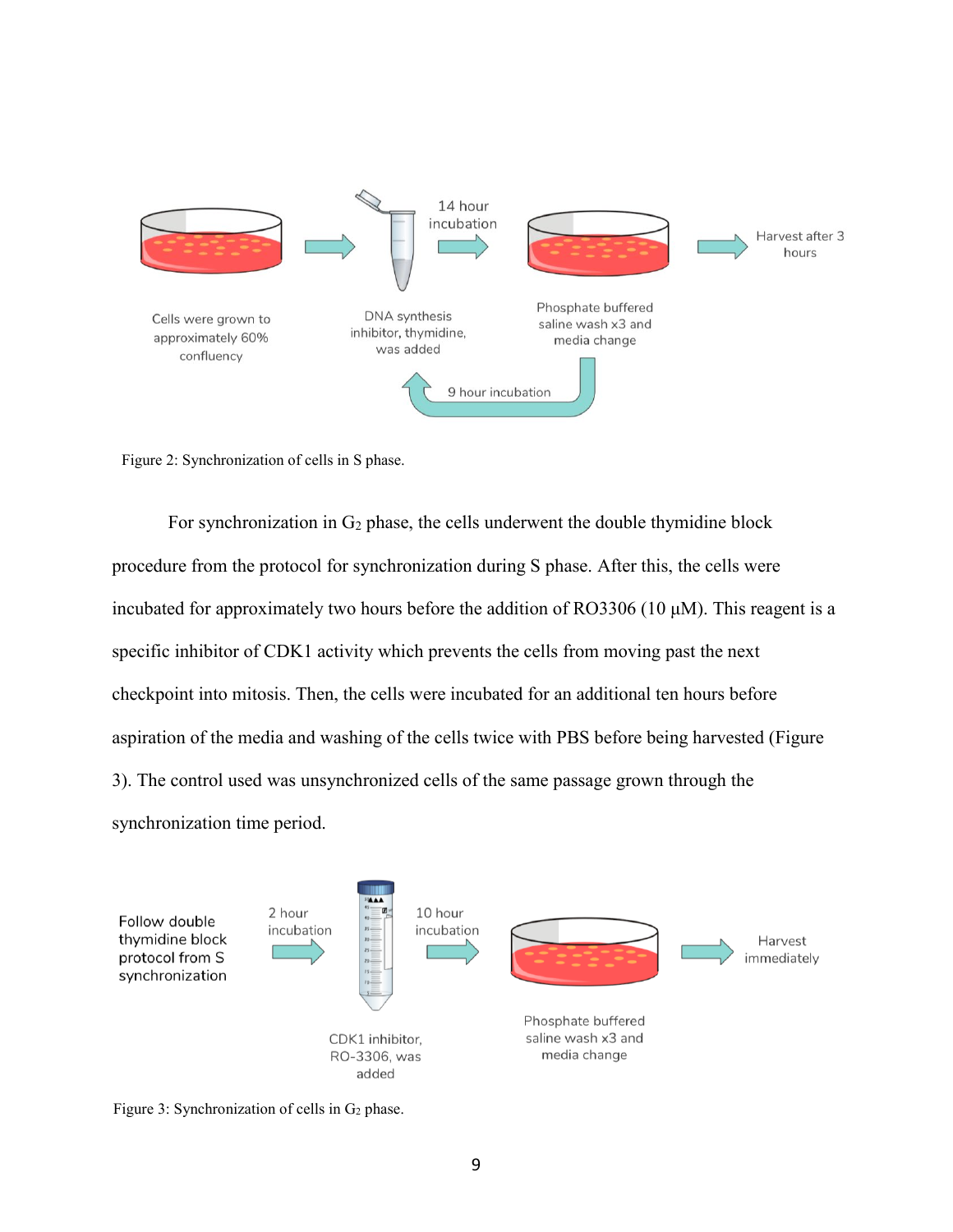# <span id="page-16-0"></span>*Isolating RNA*

For the technique of RNA purification, the Qiagen RNA Isolation RNeasy Mini Kit (Cat. No. 74104) protocol was followed. RNase-free water was used to elute the column twice. A Nanodrop Lite (ThermoFisher) was used to quantify the RNA that was purified in the sample.

# <span id="page-16-1"></span>*RT-qPCR*

For the real time quantitative polymerase chain reaction (RT-qPCR), the ThermoFisher protocol for the Applied Biosystems High Capacity RNA-to-cDNA kit and SsoFast EvaGreen Supermix was utilized. The DNA obtained from the reverse transcriptase reaction was diluted 1:2 with nuclease free water to a total volume of 60 μl. The reaction was run in the MiniOpticon Real-Time PCR System (BIO-RAD). The program ran the reaction mixture at 95°C for the first three minutes and then forty cycles of 95°C for three seconds and 60°C for thirty seconds. The primers used for qPCR are detailed in Table 1. Analysis of the results of quantitative PCR occurred through the 2-∆∆CT method. T-tests were then performed to determine the statistical significance of the data obtained (SPSS).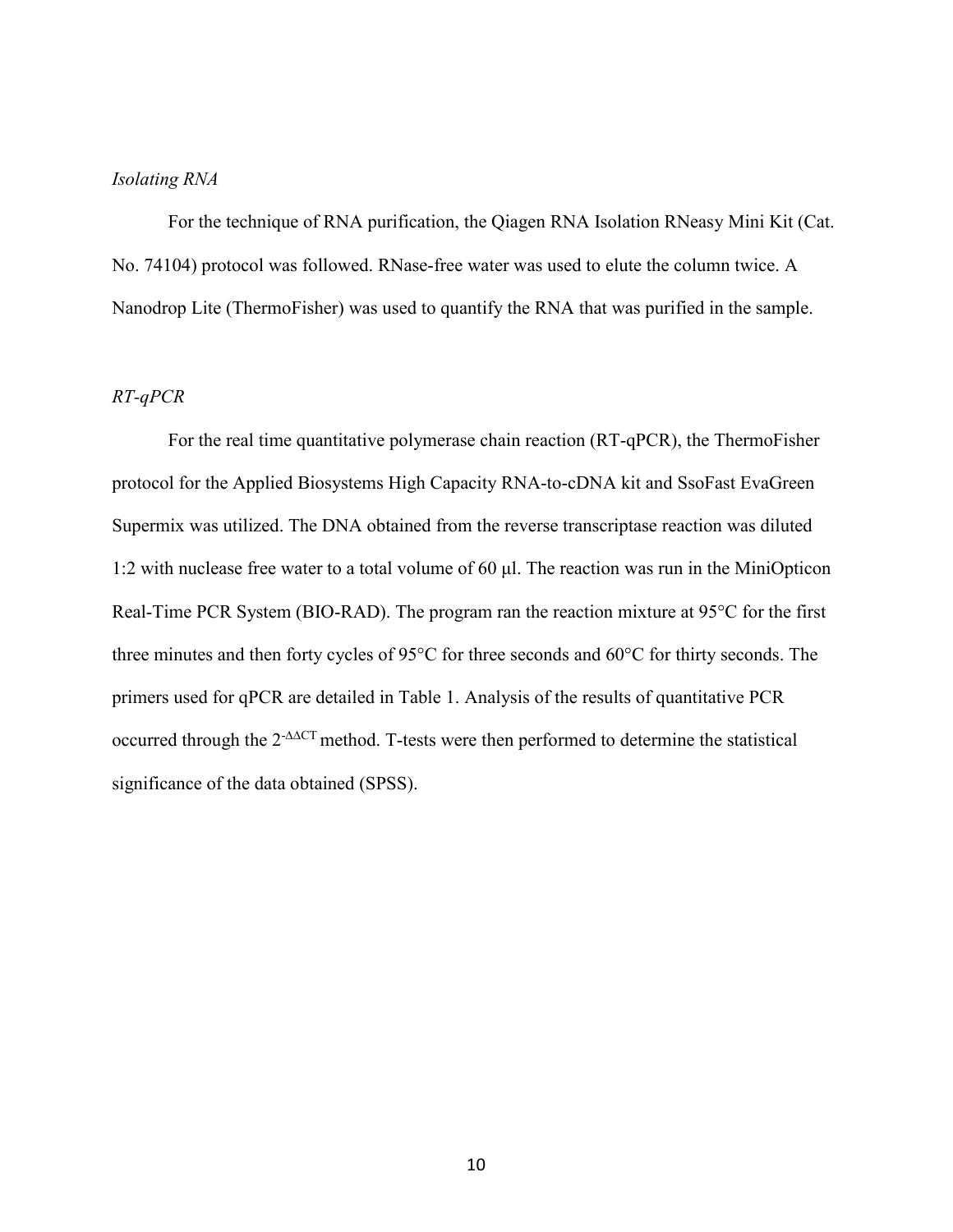<span id="page-17-0"></span>Table 2: Primers used for quantitative real-time polymerase chain reaction (qPCR). \*Primers not used due to nonspecific binding. #Primer not used because only one control housekeeping gene was necessary.

| Gene                 | <b>Forward Primer Sequence</b>   | <b>Reverse Primer Sequence</b> |
|----------------------|----------------------------------|--------------------------------|
| <b>RBBP8-1*</b>      | <b>CCTGTCTTCAAAACACCTCCATG</b>   | TGCAAGCTCACATCCTCCATGG         |
| <b>RBBP8-2</b>       | <b>CCTCTAGTAAATTCTCTCCAGACCA</b> | CACAAGAGAACCAGTACCCTTCA        |
| $BRCA1-1*$           | <b>CCAGAAAAAATGTCCGCGTAT</b>     | ACTGTCAGCCCATCTGCTCT           |
| BRCA <sub>1</sub> -2 | CGAGGAAATGGCAACTTGCCTAG          | <b>TCACTCTGCGAGCAGTCTTCAG</b>  |
| <b>GAPDH</b>         | <b>CTCATGACCACAGTCCATGC</b>      | <b>TTCAGCTCTGGGATGACCT</b>     |
| $B-ACTIN#$           | <b>CCGTAAAGACCTCTATGCCAACA</b>   | <b>CGGACTCATCGTACTCCTGCT</b>   |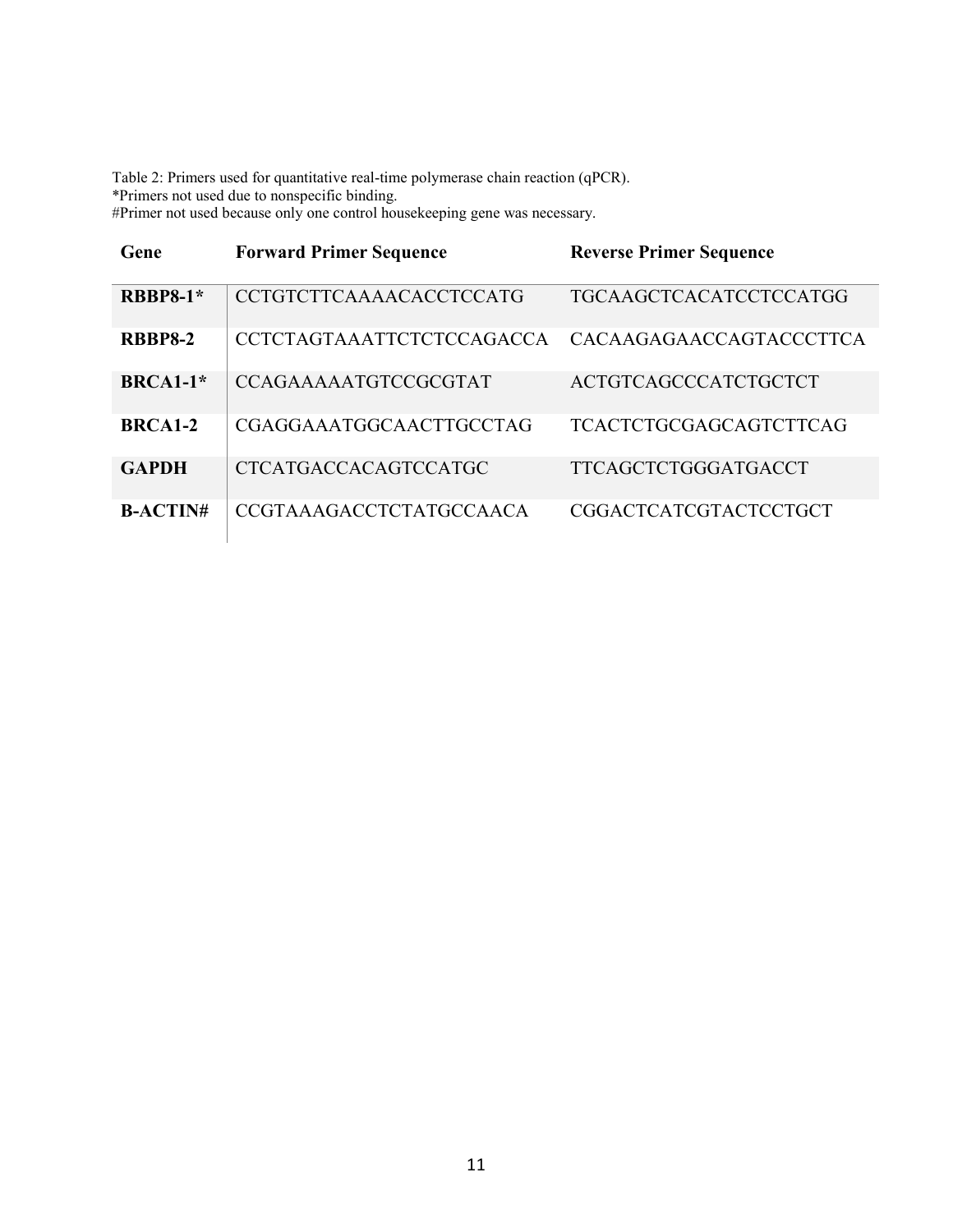# **RESULTS**

<span id="page-18-0"></span>

<span id="page-18-1"></span>Figure 4: Images of L cells under microscope. A. Cells are at low confluency, approximately 40-50%. B. Cells are at high confluency  $\sim$ 100%.

After synchronization of the L cells to S and  $G_2$  phases, collection of mRNA, and RTqPCR to determine the relative expression levels, the 2<sup>-∆∆CT</sup> method was used to analyze the data. First, the data of the two genes of interest, BRCA1 and Rbbp8, were normalized to the housekeeping gene, GAPDH. Then, the values obtained for the S and G<sub>2</sub> phases were compared to the control, unsynchronized cells. Results from the five trials were averaged and are displayed in Figures 1 and 2. A one-tailed Student's *t*-test was then performed comparing the levels during the S phase to  $G_2$  and comparing each individual value to the control. mRNA levels of Rbbp8 during G2 phase and S phase were not statistically significant  $(t_4 = -2.079, p = 0.053)$ , but there was a trend for less Rbbp8 expression in G2 phase. Further studies are needed to potentially resolve this trend. BRCA1 mRNA expression during S phase and the control was significantly less than control ( $t_4$ =-3.170, p<0.05). BRCA1 mRNA in S phase was also significantly less than G2 phase (*t*4=-2.174, p<0.05).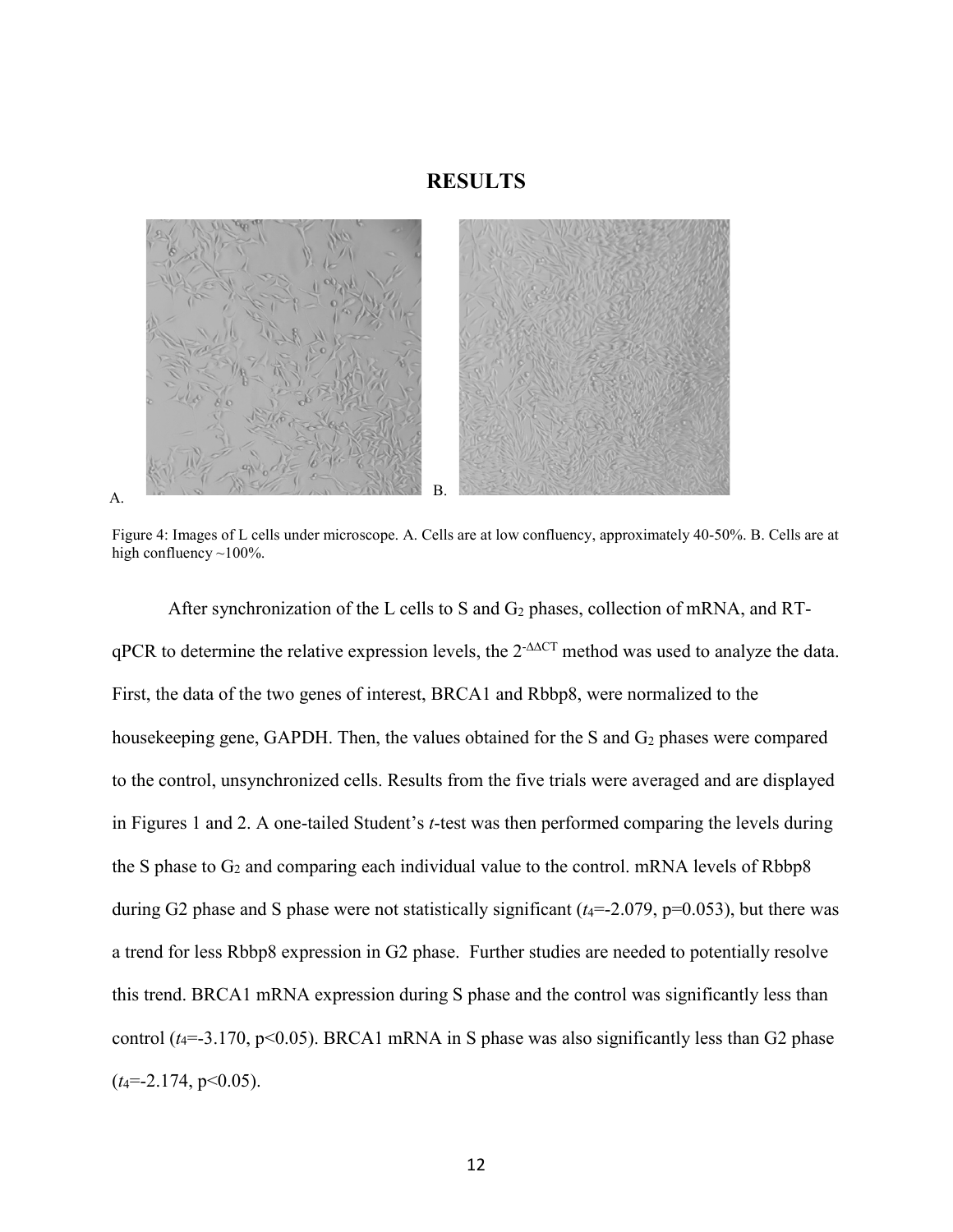

Figure 5: Fold change in expression of Rbbp8 mRNA in S and  $G_2$  phases. RTqPCR results of five trials underwent 2<sup>-∆∆CT</sup> analysis against unsynchronized controls, after being normalized to GAPDH.



Figure 6: Fold change in expression of BRCA1 mRNA in S and G<sub>2</sub> phases. RT-qPCR results of five trials underwent 2-∆∆CT analysis against unsynchronized controls, after being normalized to GAPDH.

# The amount of mRNA of BRCA1 during S phase is statistically less than 1 (p<0.05). \* the amount of BRCA1 mRNA in S phase was significantly less than in  $G_2$  phase (p<0.05).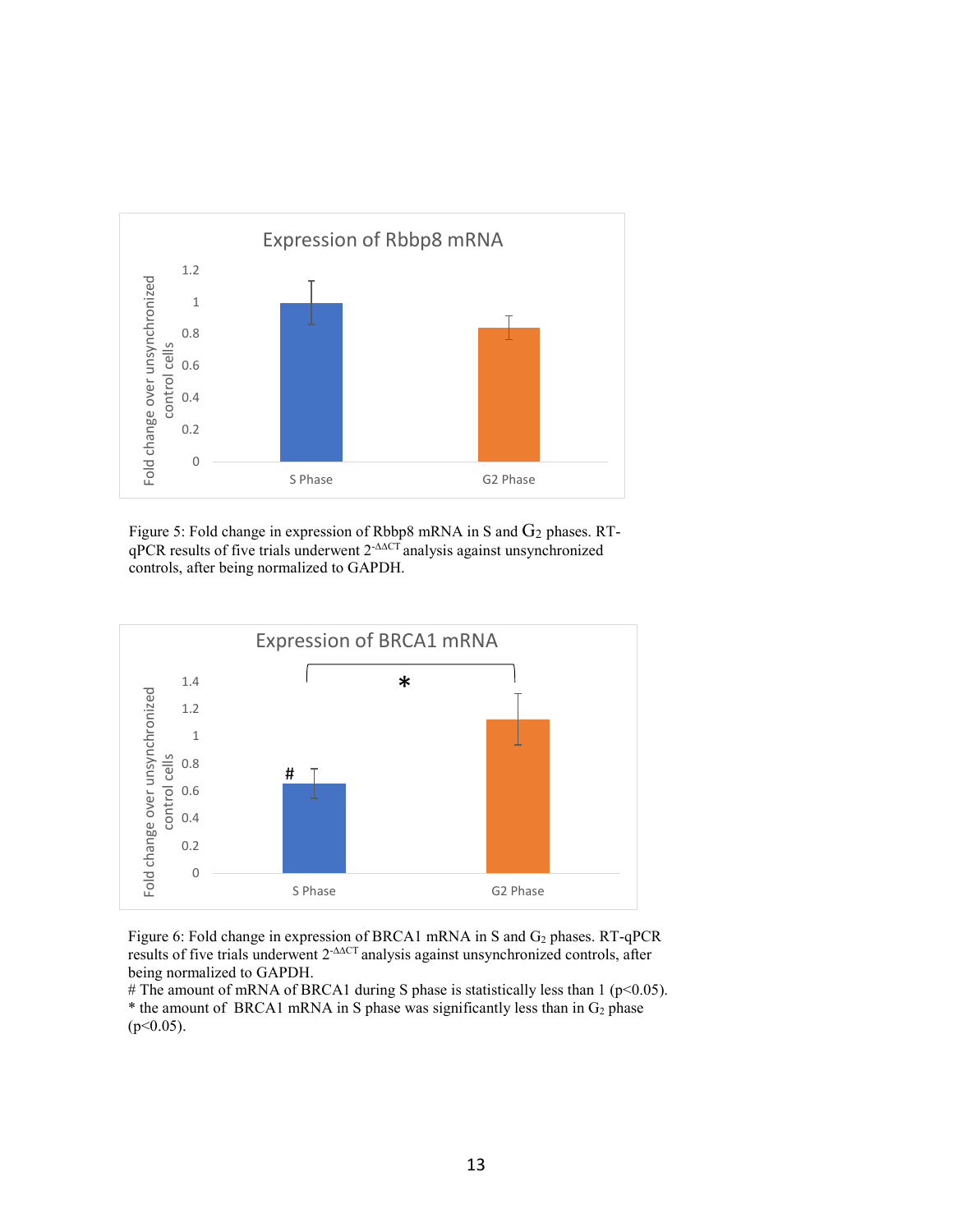# **DISCUSSION**

<span id="page-20-0"></span>Homologous recombination is essential to the preservation of our genetic code and integrity of our DNA. In order to resolve the discrepancies in the current literature about the cell cycle-dependent complex of BRCA1 and Rbbp8 in HR, cells were synchronized and mRNA expression levels of both genes were measured, following conversion to cDNA and real-time quantitative polymerase chain reaction. After analysis with the 2<sup>-∆∆CT</sup> method, the Rbbp8 RTqPCR data indicate that the mean levels of this mRNA are fairly constant through S and G2. In contrast, the mean mRNA levels of BRCA1 are significantly higher in  $G_2$  phase than in S phase. We would expect the protein levels to also be higher during  $G_2$ , which supports the conclusion that the BRCA1-Rbbp8 complex is only active during the  $G_2$  phase of the cell cycle. However, the constant levels of Rbbp8 suggests that it is active in the cell during S phase.

These results are consistent with the conclusions drawn by Sartori *et al.*, that homologous recombination repair occurs during S and  $G_2$  phase, but interaction between BRCA1 and Rbbp8 is only possible during  $G_2$ . The consistent levels of Rbbp8 during both S and  $G_2$ , and the lack of difference between these levels and the control, show that the expression of this gene is fairly constant. The increase in expression of BRCA1 between S and  $G_2$  shows that this gene is more actively transcribed during G2. However, since the focus of this study was the mRNA expression levels of these genes, it is not possible to draw concrete conclusions about the protein levels of Rbbp8 and BRCA1.

According to the paper published by Yu and Chen, the BRCA1-Rbbp8 complex is only active during  $G_2$ , and is required for the  $G_2/M$  cell cycle checkpoint, in order for the cell to begin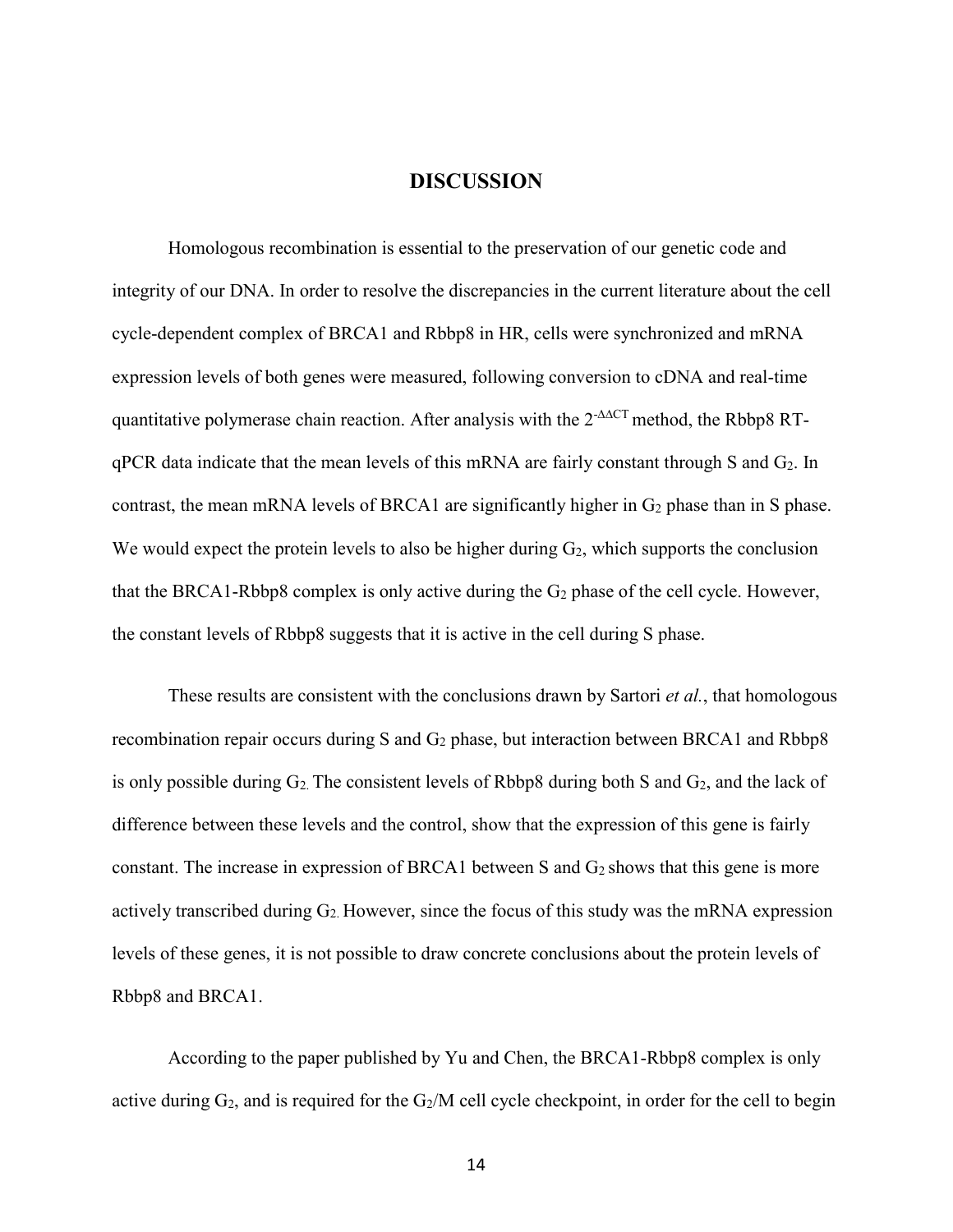mitosis. The levels of Rbbp8 and BRCA1 mRNA dispute the claims made by Escribano-Díaz *et al*., Chen *et al*., and Yun *et al*. These researchers all concluded that following phosphorylation of Rbbp8 during S and G<sub>2</sub>, the protein interacted with BRCA1 to perform end resection required for homologous recombination. The choice in this thesis to study mRNA expression of BRCA1 and Rbbp8 rather than protein levels was due to a few of the previous protocols that were referenced. While many of the publications referenced in Table 1 investigated protein levels using immunoprecipitation, others were found to be more feasible for the time and resources available. This study was interested in mRNA levels and we believe some inferences about protein levels can be made from these results. However, more experiments would need to be done to test the activity of other proteins involved homologous recombination and confirm the results from this study that support that BRCA1-Rbbp8 interaction occurs only during G2.

This study was limited by the controls available. Due to insufficient resources, synchronization in G1 phase or mitosis (M) was not possible as a control. Ideally, the levels of BRCA1 and Rbbp8 in S and  $G_2$  phases would have been compared to the levels of G1 or M. It is known that Rbbp8 participates in MMEJ during G1 (Escribano-Díaz et al., 2013). So, the levels of Rbbp8 are more difficult to gauge based on the unsynchronized control than BRCA1. Comparing to the unsynchronized cell mRNA levels is difficult because the cells are all in different places in the cell cycle and each have different expression levels of the genes.

Ideally, technology such as a cell cytometers or fluorescence activated cell sorting can distinguish and separate the cells based on their current phase of the cell cycle. In addition to these techniques, using a gene that has known and measured levels of expression during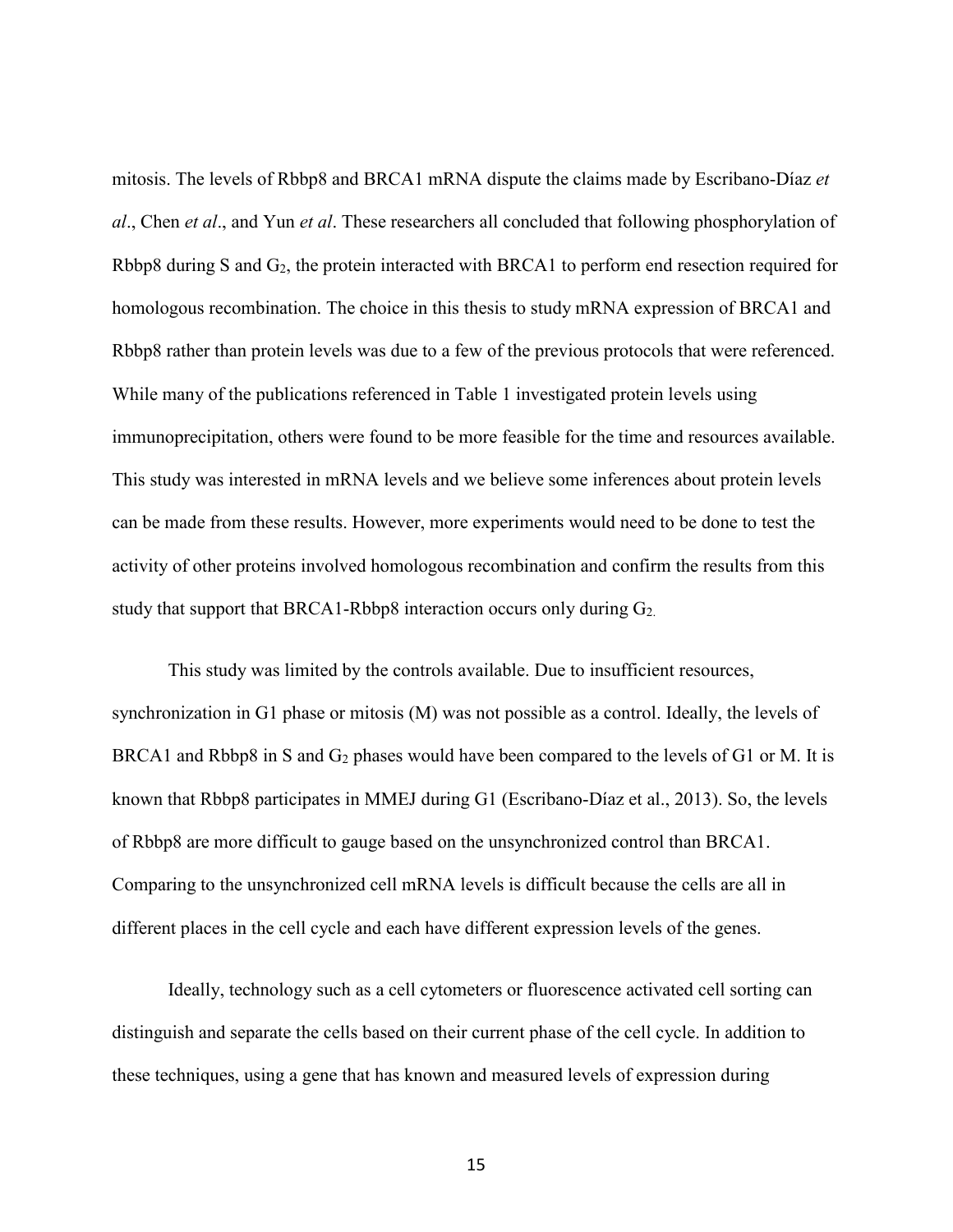the phases of the cell cycle as a positive control would have allowed confirmation that synchronization has occurred. Unfortunately, it was not possible to locate a reliable gene with these recognized and measured levels. However, the method of synchronization used for the L cells was adapted and optimized from a well-established method of synchronization used on HeLa cells with great success. For this reason, there is high confidence in the synchronization of cells in S and G2 phases in this experiment.

Future studies could investigate if these results would apply to human cells also, by replacing the L cells with a human cell line, such as U2OS or HeLa cells. Conducting the same experiment to measure the levels of Rbbp8 and BRCA1 in human cells would validate these results and allow them to be applied in the future with a higher degree of confidence. Since this protocol only replicated one of the methods of synchronization of cells, conducting multiple experiments using the different methods of synchronization used may give insight to if the method of synchronization has an effect on the findings.

Also, investigation of the protein levels of BRCA1 and Rbbp8 would allow more concrete findings as to the activity of these proteins, as this study investigated expression of the genes. Measuring phosphorylation levels of serine 327 of Rbbp8 during the different phases of the cell cycle may confirm the interaction of this protein with the BRCA1 C-terminal domain (BRCT) during specific phases of the cell cycle.

An additional future project based on this research could examine how specific changes to the levels of BRCA1 and Rbbp8 affect the genome and progression of a cell through the cell cycle by downregulating the expression of these genes or creating knockouts. Tracking of the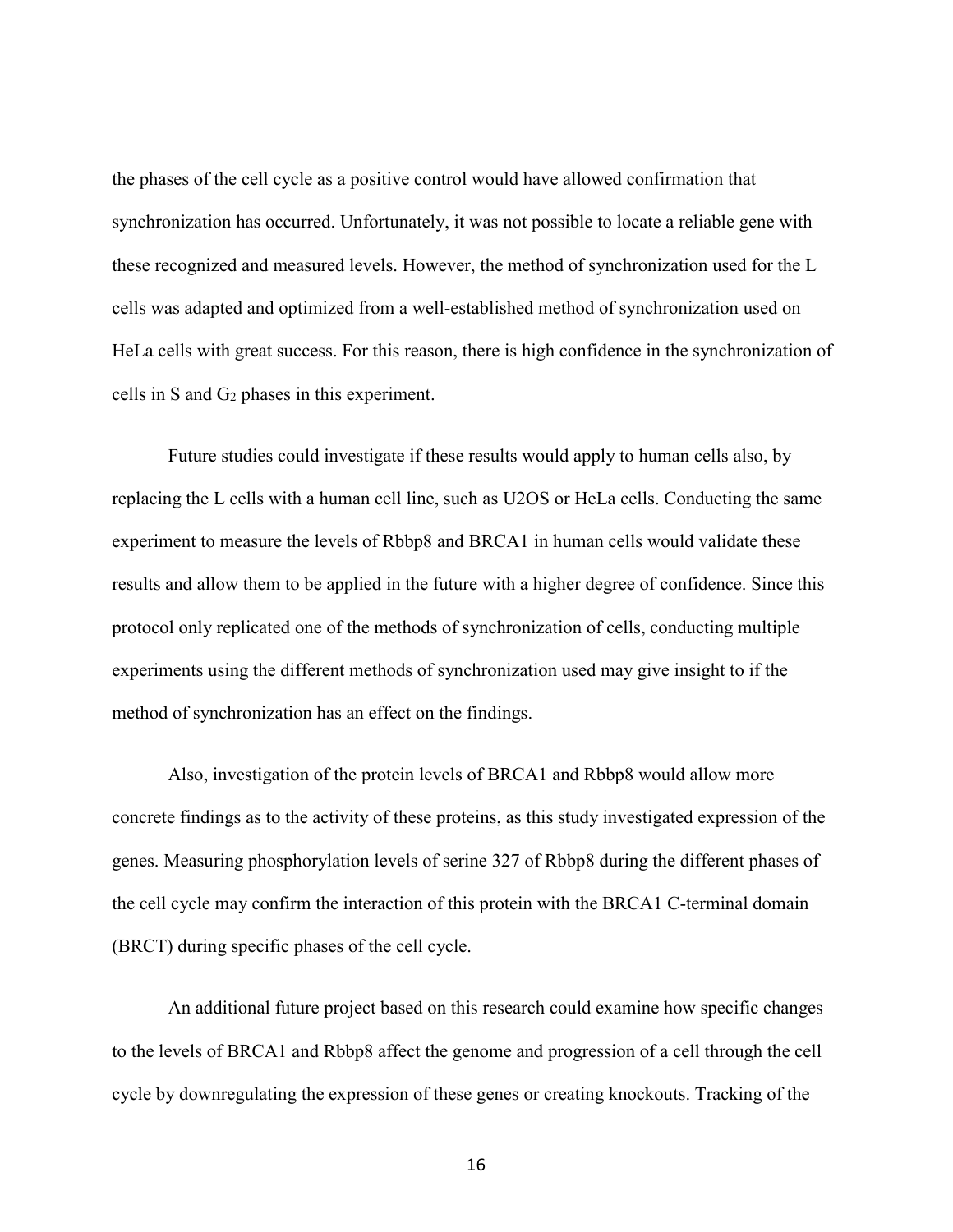cell through the cell cycle or sequencing of the genes to detect the rate of mutations would allow for a deeper understanding of the role that they play in the cell.

With a clearer understanding of the activity of BRCA1 in complex with Rbbp8 in HR, we would be able to understand the effects of the harmful mutations that affect the BRCT domain. In learning how these genes function to promote cell growth and division in healthy cells, we can gain a better understanding of the repercussions of what occurs when their function is impaired. Knowledge of these proteins function and activity can direct the search for more targeted therapies and treatments to correct the malfunctions when they may occur.



Figure 7: Confirmed pathway of expression of BRCA1 and Rbbp8.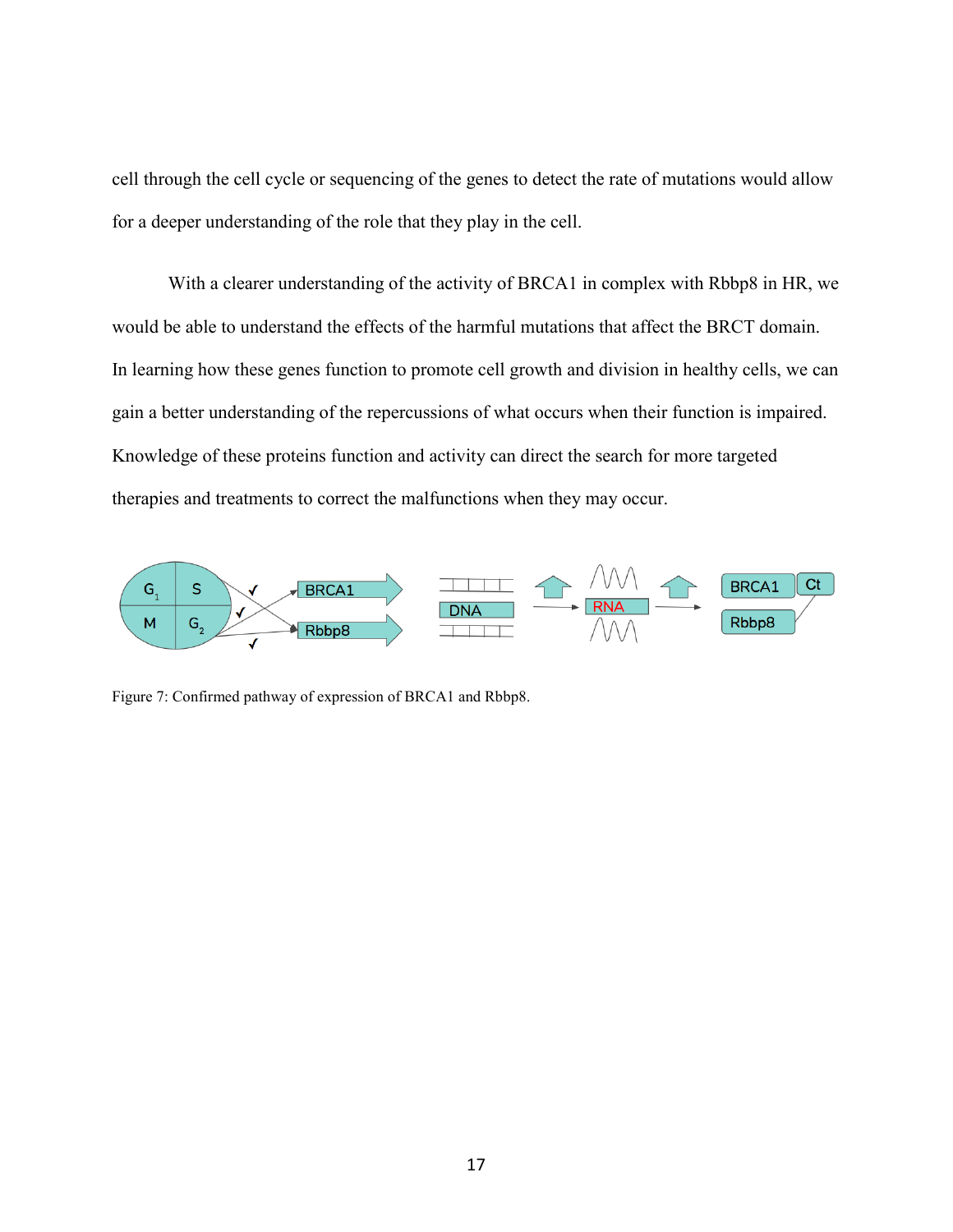## **REFERENCES**

- <span id="page-24-0"></span>Antoniou, A., Pharoah, P. D. P., Narod, S., Risch, H. A., Eyfjord, J. E., Hopper, J. L., . . . Easton, D. F. (2003). Average Risks of Breast and Ovarian Cancer Associated with BRCA1 or BRCA2 Mutations Detected in Case Series Unselected for Family History: A Combined Analysis of 22 Studies. *The American Journal of Human Genetics, 72*(5), 1117-1130. doi:https://doi.org/10.1086/375033
- Biehs, R., Steinlage, M., Barton, O., Juhász, S., Künzel, J., Spies, J., . . . Löbrich, M. (2017). Article: DNA Double-Strand Break Resection Occurs during Non-homologous End Joining in G1 but Is Distinct from Resection during Homologous Recombination. *Molecular Cell, 65*, 671-684.e675. doi:10.1016/j.molcel.2016.12.016
- Chen, L., Nievera, C. J., Yueh-luen Lees, A., & Xiaohua, W. (2008). Cell Cycle-dependent Complex Formation of BRCA1 CtIPMRN Is Important for DNA Double-strand Break Repair. *Journal of Biological Chemistry, 283*(12), 7713-7720. doi:10.1074/jbc.M710245200
- Escribano-Díaz, C., Orthwein, A., Fradet-Turcotte, A., Xing, M., Young, Jordan T. F., Tkáč, J., Cook, M. A., Rosebrock, A. P., Munro, M., Canny, M. D., Xu, D., Durocher, D. (2013). A Cell Cycle-Dependent Regulatory Circuit Composed of 53BP1-RIF1 and BRCA1-CtIP Controls DNA Repair Pathway Choice. *Molecular Cell, 49*(5), 872-883. doi:https://doi.org/10.1016/j.molcel.2013.01.001
- National Cancer Institute (n.d.). Genetics of Breast and Gynecological Cancers https://www.cancer.gov/types/breast/hp/breast-ovarian-genetics-pdq